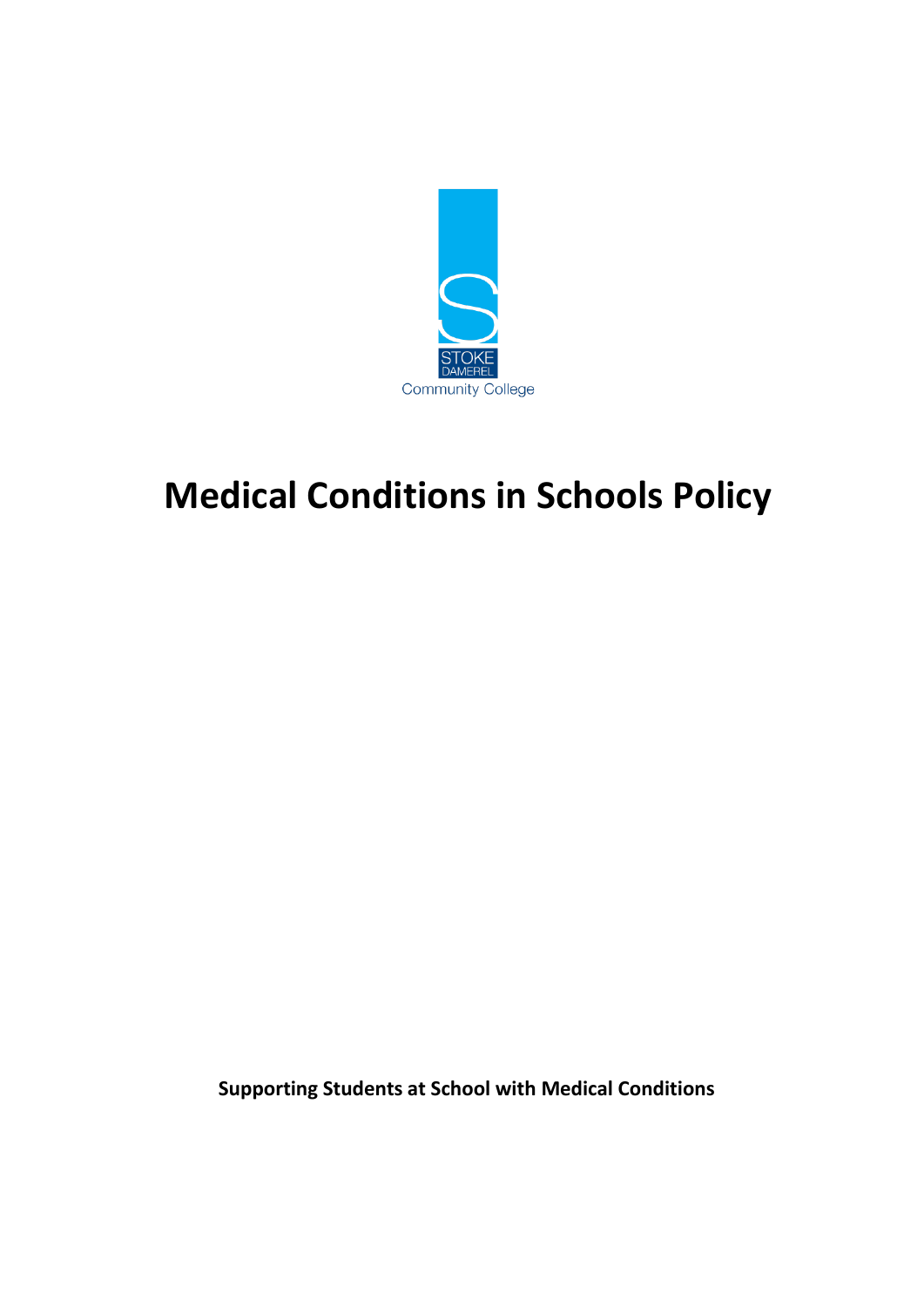#### **INTRODUCTION Children with Medical Needs**

The aim of the policy is to ensure that all children with medical conditions, in terms of both physical and mental health, are properly supported in school so that they can play a full and active role in school life, remain healthy and achieve their academic potential.

Most children will at some time have short- term medical needs, perhaps entailing finishing a course of medicine, such as antibiotics. Some children, however, have longer term medical needs and may require support and medicines on a long-term basis to keep them well.

Others may require medicines in particular circumstances, such as children with severe allergies who may need an adrenaline injection. Children with severe asthma may have a need for daily inhalers and additional doses during an attack.

An individual health care plan (IHCP) can help staff identify the necessary safety measures to support children with medical needs and ensure that they and others are not put at risk.

#### **ROLES AND RESPONSIBILITIES Parents / Carers**

Parents should provide the school with sufficient and up-to-date information about their child's medical needs, including details on medicines their child requires. Parents should be involved in the development and review of their child's individual health care plan. They should carry out the actions they have agreed to e.g. provide medicines and equipment, and ensure that they or a nominated adult are contactable at all times.

For any medicine to be administered in school, parents must complete **Form 3**. Verbal instructions will not be accepted.

If a student is self-administering medication in school on a regular basis, a completed 'request for child to carry his / her medicines' consent **Form 5**, is still required from the parent / carer.

For administering emergency medication, a Care Plan must be completed by the parent / carer in conjunction with the college Health Professionals and School Nursing Service. Minor changes can be made if signed and dated by the School Nurse or Health and Well-being Nurse. If, however, changes are major, a new Care Plan must be completed. All Care Plans must be reviewed annually.

It only requires one parent to agree or request that medicines are administered. Where parents disagree over medical support, the disagreement must be resolved by the Courts. The school should continue to administer the medicine in line with the consent given and in accordance with the prescriber's instructions, unless and until a Court decides otherwise.

If a child is on regular medication it may be necessary for two sets of similar medicines to be kept, one at home and one at school. Parents may request this from a GP or Paediatrician.

Parents should be given the opportunity to provide the head with sufficient information about their child's medical needs if treatment or special care is needed. Ideally, the head should always seek parental agreement before passing on information about their child's health to other staff. Sharing information is important if staff and parents are to ensure the best care for a child.

#### **The Principal**

The Principal is responsible for putting the employer's policy into practice, developing detailed, and ensuring that staff receive proper support and training where necessary.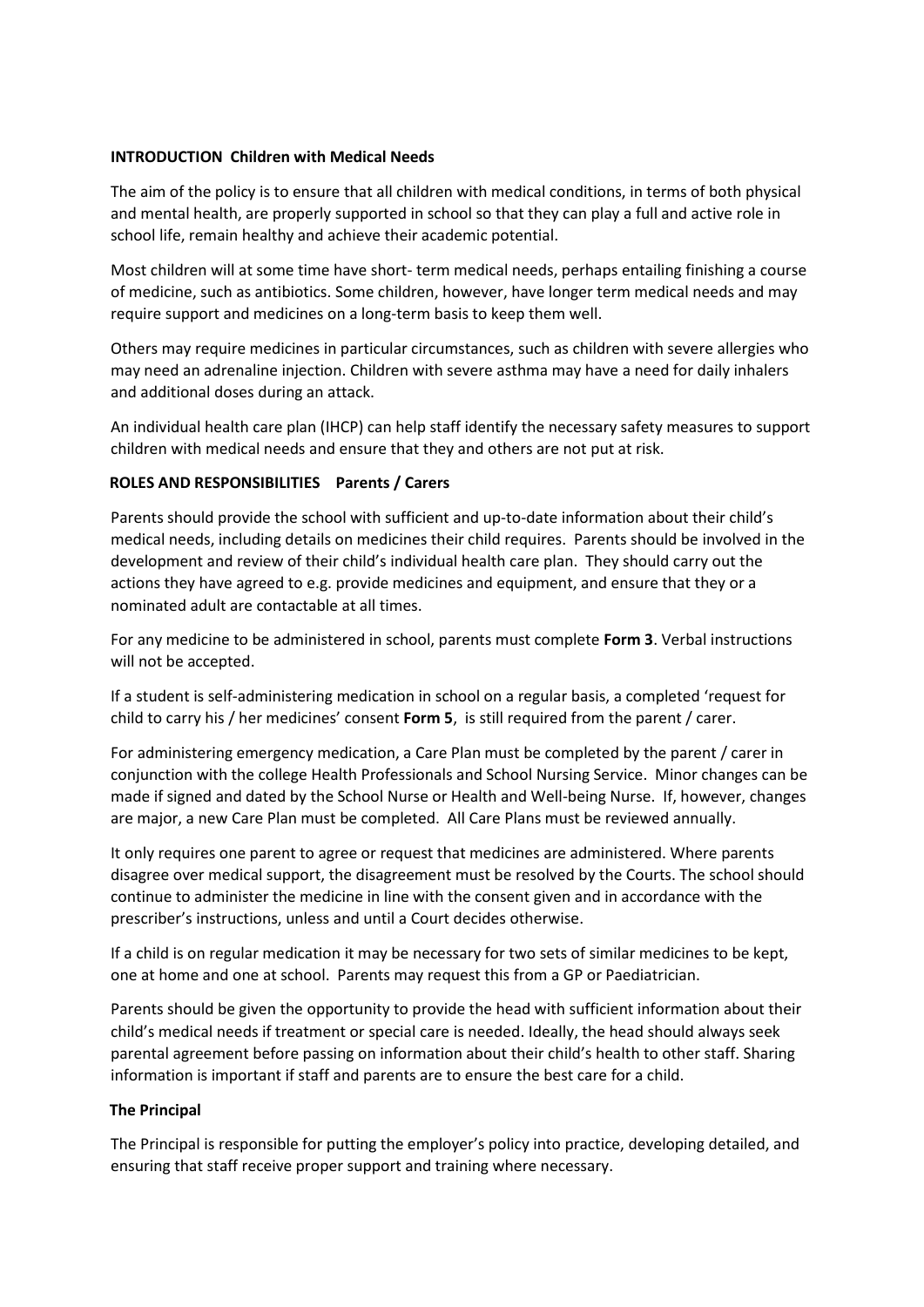The Principal should make sure that all parents and all staff are aware of the policy and procedures for dealing with medical needs. The head should also make sure that the appropriate systems for information sharing are followed. The policy should make it clear that parents should keep children at home when they are acutely unwell.

For a child with medical needs, the head will need to agree with the parents exactly what support can be provided. Where parents' expectations appear unreasonable, the head should seek advice from the school nurse or doctor, the child's GP or other medical advisers.

If staff follow documented procedures, they should be fully covered by their employer's public liability insurance should a parent make a complaint.

#### **Teachers and Other Staff**

Some staff may be naturally concerned for the health and safety of a child with a medical condition, particularly if it is potentially life threatening. Staff with children with medical needs in their class or group should be informed about the nature of the condition, and when and where the children may need extra attention. The child's parents and school nurse should provide this information.

Any member of staff who agrees to accept responsibility for administering prescribed medicines to a child should have appropriate training and guidance. They should also be aware of possible side effects of the medicines and what to do if they occur. The type of training necessary will depend on the individual case. The school will keep a log of all training completed by staff.

The school First Aider will receive the First Aid at Work training, which will be updated every three years in line with legislation. Additional staff will receive the Appointed Persons one day training course which will be updated every three years. There will be occasions when additional training is necessary e.g. for use of the Epipen, when two staff will be trained in the use and administration of this. Advice and training is available for all members of staff administering medication in school. Staff must wear appropriate clothing when dealing with first aid issues.

The college will contact the School Nursing Service for advice and guidance when needed.

#### **Health Services**

The Primary Care Trust has a statutory duty to meet local needs and has the provision of advice, support and training, on request, on specific issues to do with the administration of medicines as well as on more general issues.

Most schools will have contact with the health service through the School Nursing Service. The school nurse should help schools draw up individual health care plans for pupils with medical needs, and may be able to supplement information already provided by parents and the child's GP. The School Nurse may also be able to advise on training for school staff on administering medicines, or take responsibility for other aspects of support, on request.

Every child should be registered with a GP. GPs work as part of a primary health care team. Parents usually register their child with a local GP practice. A GP owes a duty of confidentiality to patients, and so any exchange of information between a GP and a school should normally be with the consent of the child if appropriate or the parent. Usually consent will be given, as it is in the best interests of children for their medical needs to be understood by school staff. The GP may share this information directly or via the school health service.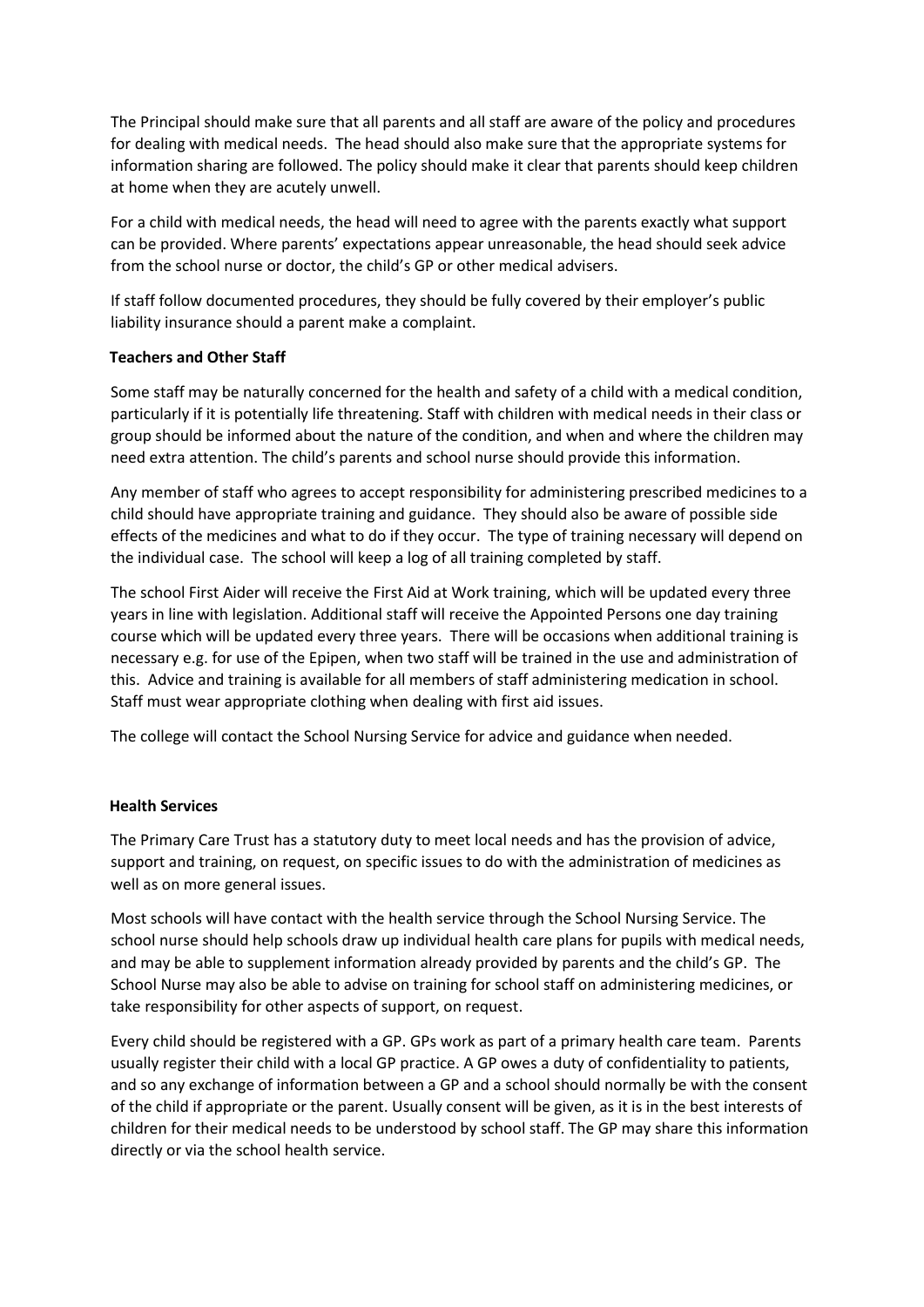Many other health professionals may take part in the care of children with medical needs. Often a community paediatrician will be involved. These doctors are specialists in children's health, with special expertise in childhood disability, chronic illness and its impact in the school setting. They may be directly involved in the care of the child, or provide advice to schools in liaison with the other health professionals looking after the child.

#### **Confidentiality**

The head and staff should always treat medical information confidentially. The head should agree with the child where appropriate, or otherwise the parent, who else should have access to records and other information about a child. If information is withheld from staff they should not generally be held responsible if they act incorrectly in giving medical assistance but otherwise in good faith.

#### **LONG –TERM OR COMPLEX MEDICAL NEEDS**

It is important to have sufficient information about the medical condition of any child with long-term medical needs. Schools are under a duty to increase access and should be aware of the circumstances in which children with medical needs are protection under the Disability Discrimination Act 1995.

Schools need to know about any particular needs before a child is admitted, or when a child first develops a medical need. For children who attend hospital appointments on a regular basis, special arrangements may also be necessary. It is often helpful to develop a written health care plan for such children, involving the parents and relevant health professionals. This can include:

- **the medical condition**, its triggers, signs, symptoms and treatments;
- **the pupil's resulting needs**, including medication (dose, side-effects and storage) and other treatments, time, facilities, equipment, testing, access to food and drink where this is used to manage their condition, dietary requirements and environmental issues eg crowded corridors, travel time between lessons;
- **specific support for the pupil's educational, social and emotional needs** for example, how absences will be managed, requirements for extra time to complete exams, use of rest periods or additional support in catching up with lessons, counselling sessions;
- **the level of support needed,** (some children will be able to take responsibility for their own health needs), including in emergencies. If a child is self-managing their medication, this should be clearly stated with appropriate arrangements for monitoring;
- **who will provide this support**, their training needs, expectations of their role and confirmation of proficiency to provide support for the child's medical condition from a healthcare professional; and cover arrangements for when they are unavailable;
- **who in the school needs to be aware** of the child's condition and the support required;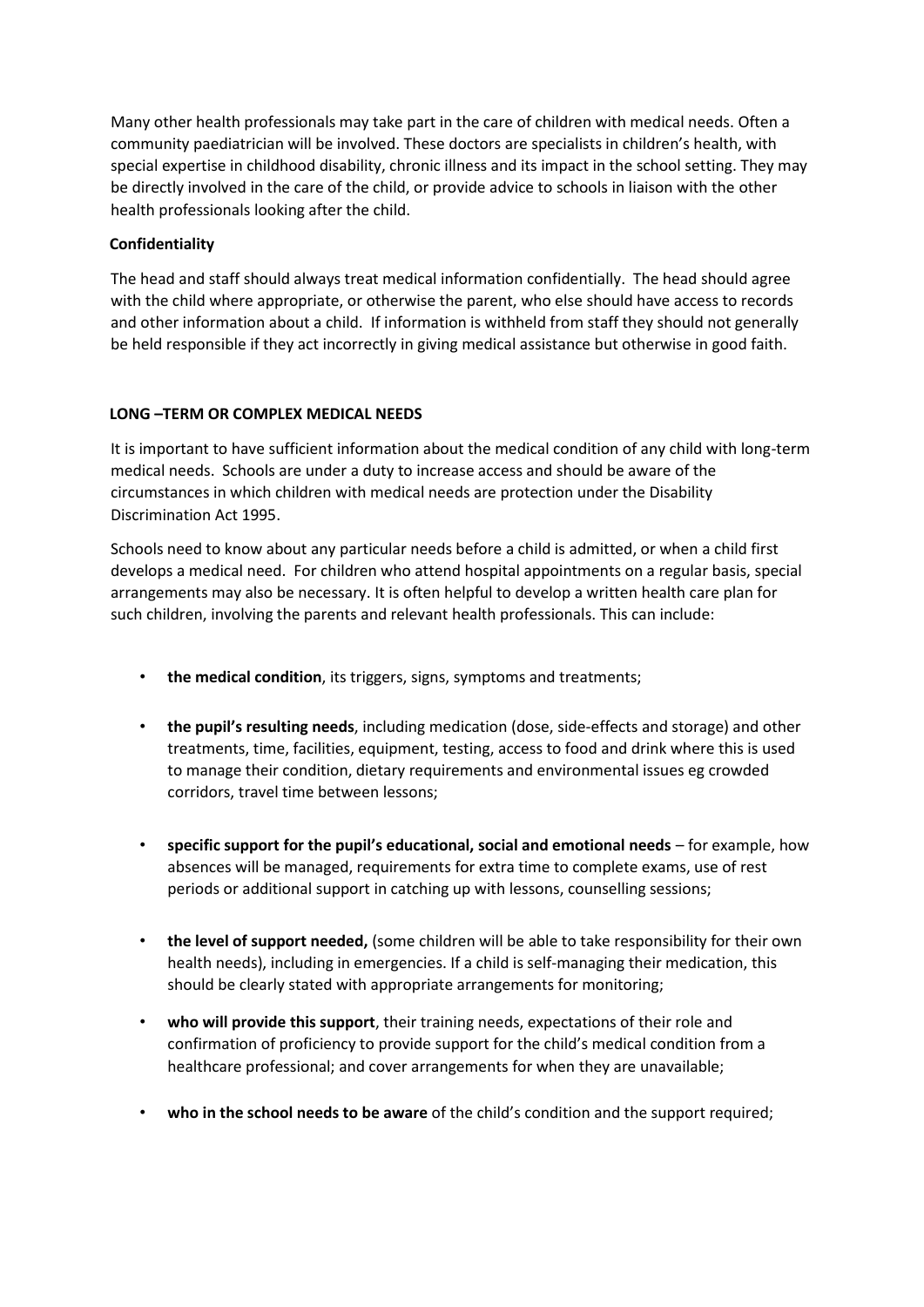- **arrangements for written permission from parents** and the headteacher for medication to be administered by a member of staff, or self-administered by the pupil during school hours;
- separate arrangements or **procedures required for school trips or other school activities** outside of the normal school timetable that will ensure the child can participate, eg risk assessments;
- where **confidentiality issues** are raised by the parent/child, the designated individuals to be entrusted with information about the child's condition; and
- **what to do in an emergency**, including whom to contact, and contingency arrangements. Some children may have an emergency healthcare plan prepared by their lead clinician that could be used to inform development of their individual healthcare plan.

**Form 2** provides an example of a h**ealth care plan** that the school will use.

#### **Purpose of a Health Care Plan**

The main purpose of an individual health care plan for a child with medical needs is to identify the level of support that is needed. Not all children who have medical needs will require an individual plan. A short written agreement with parents may be all that is necessary such as **Form 3** or **5**. The flow chart in the Appendix, **Model Process for Developing Individual Healthcare Plans**, outlines the process for developing individual health care plans. Where the child has a special educational need identified in a statement or EHC plan, the individual healthcare plan should be linked to or become part of that statement or EHC plan.

An individual health care plan clarifies for staff, parents and the child the help that can be provided. It is important for staff to be guided by the child's GP or paediatrician. Staff should agree with parents how often they should jointly review the health care plan, at least once a year, but much depends on the nature of the child's particular needs; some would need reviewing more frequently.

All students who have a long term medical condition, or require long term medication administered in school, should have a health care plan that is reviewed annually. This will be done with the school health care professional.

#### **Co-ordinating Information**

Coordinating and sharing information on an individual pupil with medical needs, particularly in secondary schools, can be difficult. The head teacher should decide which member of staff has specific responsibility for this role. At Stoke Damerel Community College, the designated person for coordinating the Health Care Plans will be the College First Aider. This person will be a first contact for parents and staff, and liaise with external agencies. This members of staff will attend training on managing medicines and drawing up policies on medicines where necessary.

#### **Staff Training**

A health care plan may reveal the need for some staff to have further information about a medical condition or specific training in administering a particular type of medicine or in dealing with emergencies. Staff should not give medicines without appropriate training from health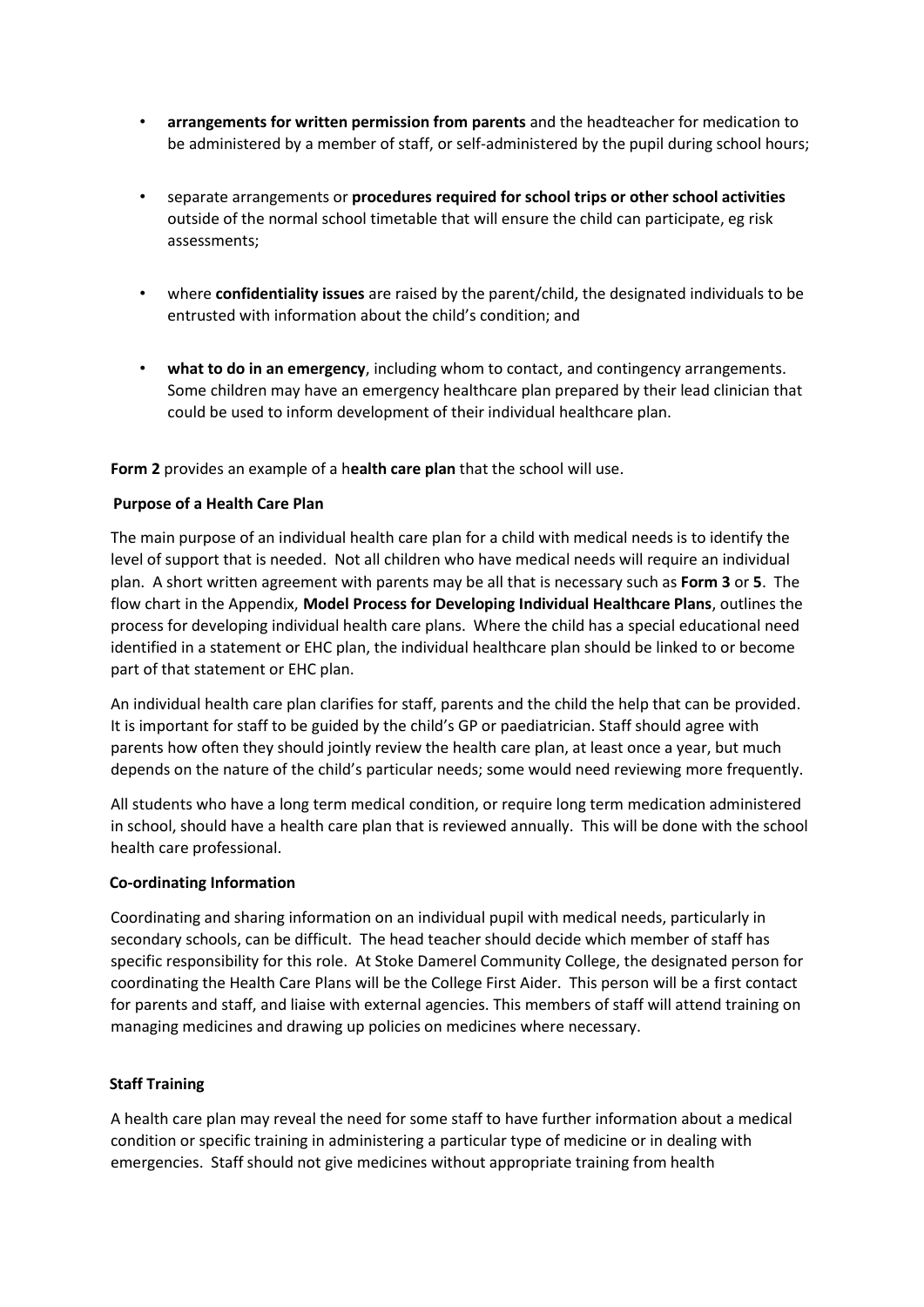professionals. When staff agree to assist a child with medical needs, the employer should arrange appropriate training in collaboration with local health services, primarily through the School Nursing Service.

A first-aid certificate does not constitute appropriate training in supporting children with medical conditions.

Where applicable, whole school awareness training is provided so that all staff are aware of the schools policy for supporting pupils with medical conditions. This includes preventative and emergency measures so that staff can recognise and act quickly when a problem occurs.

#### **ADMINISTERING MEDICINES IN SCHOOL Support for Children with Medical Needs**

Primary responsibility for the health and wellbeing of children and the administration of medication lies with the Parents (Section 576 Education Act 1996).

There is no legal or contractual duty on school staff to administer medicine or supervise a child taking it. The only exceptions are set out in the paragraph below.

*Staff 'duty of care' - Anyone caring for children including teachers, other school staff and day care staff in charge of children have a common law duty of care to act like any reasonably prudent parent. Staff need to make sure that children are healthy and safe. In exceptional circumstances the duty of care could extend to administering medicine and/or taking action in an emergency. This duty also extends to staff leading activities taking place off site, such as visits, outings or field trips.* 

In undertaking the duty of care, schools are dependent on the accurate information from and cooperation of parents, as well as support from health professionals.

Children with medical needs have the same rights of admission to school as other children and cannot be removed from school for medical reasons except in the following exceptional circumstance. Where a pupil's presence on the school site represents a serious risk to the health or safety of other pupils or school staff a head teacher may send the pupil home that day after consultation with the parents. This is not an exclusion and may only be done for medical reasons.

Although there is no legal duty that requires schools to administer medicines, some support staff may have such a role in their contract of employment. At Stoke Damerel, these are the school First Aider, volunteer first aiders and the health and well-being nurse.

Staff managing the administration of medicines and those who administer medicines will receive appropriate training and support from health professionals. There are robust systems in place to ensure that medicines are managed safely. There must be an assessment of the risks to the health and safety of staff and others and measures put in place to manage any identified risks.

Children with medical needs and requiring medicines may be identifies as falling into one of three categories: pupils capable of self-administering treatment; some will require a certain level of supervision; others will need the medicines to be administered to them.

This policy will cover:

- Procedures for managing medicines
- Dealing with medicines safely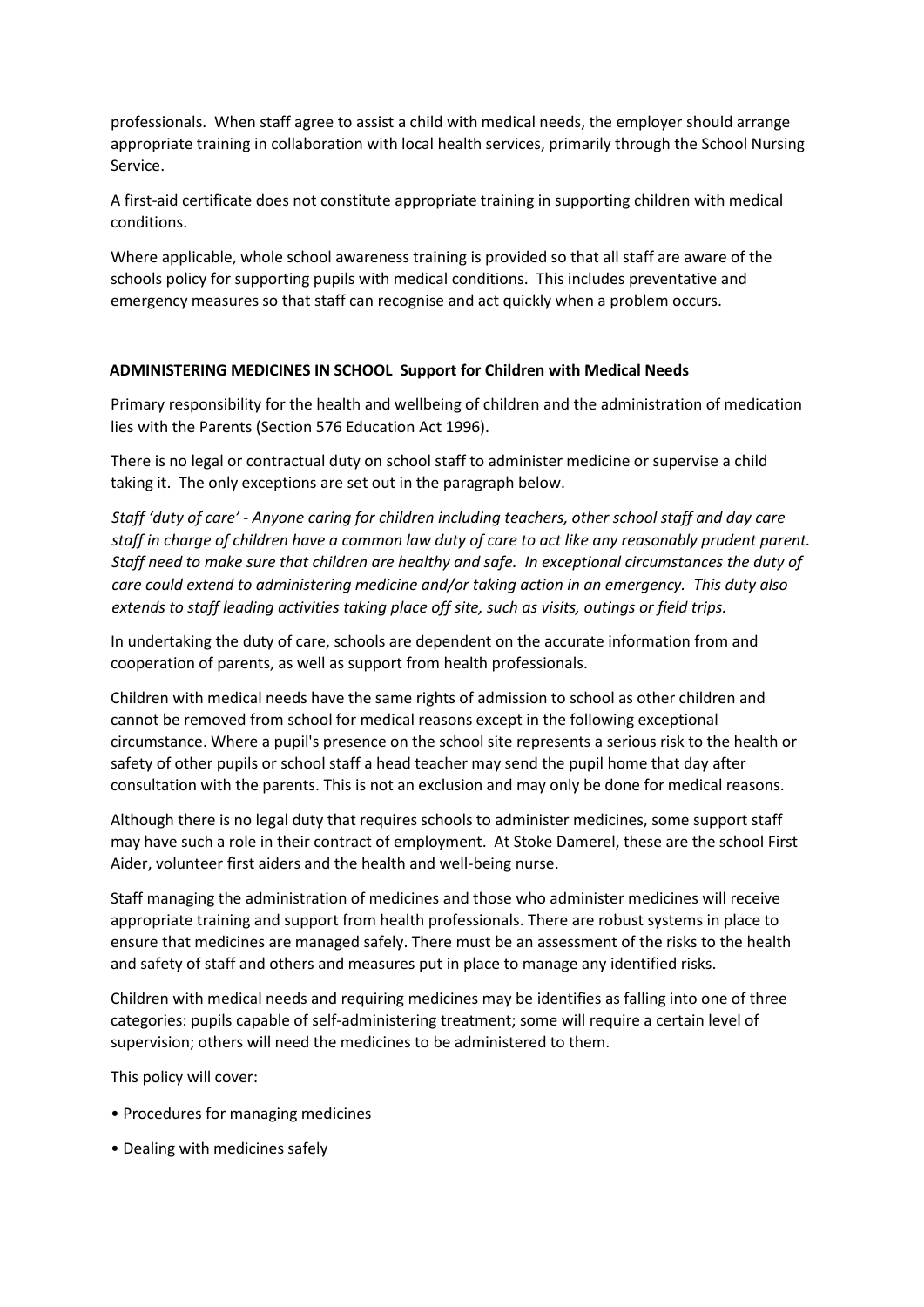- Managing prescription medicines outside the school setting
- Roles and responsibilities of parents / carers, school staff, and health
- Long- term or complex medical needs
- School's emergency procedures
- Appendix: Useful Contacts

Forms

#### **PROCEDURE FOR MANAGING MEDICINES**

Medicines should only be taken to school or settings when essential; that is where it would be detrimental to a child's health if the medicine were not administered during the school 'day'.

Schools should only accept medicines that have been prescribed by a doctor, dentist, nurse prescriber or pharmacist prescriber. Medicines should always be provided in the original container as dispensed by a pharmacist and include the prescriber's instructions for administration and dosage.

Schools and settings should never accept medicines that have been taken out of the container as originally dispensed nor make changes to dosages on parental instructions.

It is helpful, where clinically appropriate, if medicines are prescribed in dose frequencies which enable it to be taken outside school hours. Parents could be encouraged to ask the prescriber about this. It is to be noted that medicines that need to be taken three times a day could be taken in the morning, after school hours and at bedtime.

#### **Controlled Drugs**

Any member of staff may administer a controlled drug to the child for whom it has been prescribed. Staff administering medicine should do so in accordance with the prescriber's instructions.

A child who has been prescribed a controlled drug may legally have it in their possession. The school will look after a controlled drug, where it is agreed that it will be administered to the child for whom it has been prescribed.

Schools and settings should keep controlled drugs in a locked non- portable container and only named staff, First Aider and Reception staff, should have access. A record of controlled drugs on the school premises will be kept for audit and safety purposes.

A controlled drug, as with all medicines, should be returned to the parent when no longer required to arrange for safe disposal (by returning the unwanted supply to the local pharmacy). If this is not possible, it should be returned to the dispensing pharmacist (details should be on the label).

#### **Non-prescribed Medicine**

Students should not bring non-prescribed medicines to school, unless parents have requested their use and signed the agreed consent form **(Form 5)**. This is a service that SDCC is not obliged to undertake.

Staff should never give a non-prescribed medicine to a child unless there is specific prior permission from the parent. Staff should check that the medicine has been administered without adverse effect to the child in the past and that parents have certified this is the case – a note to this effect should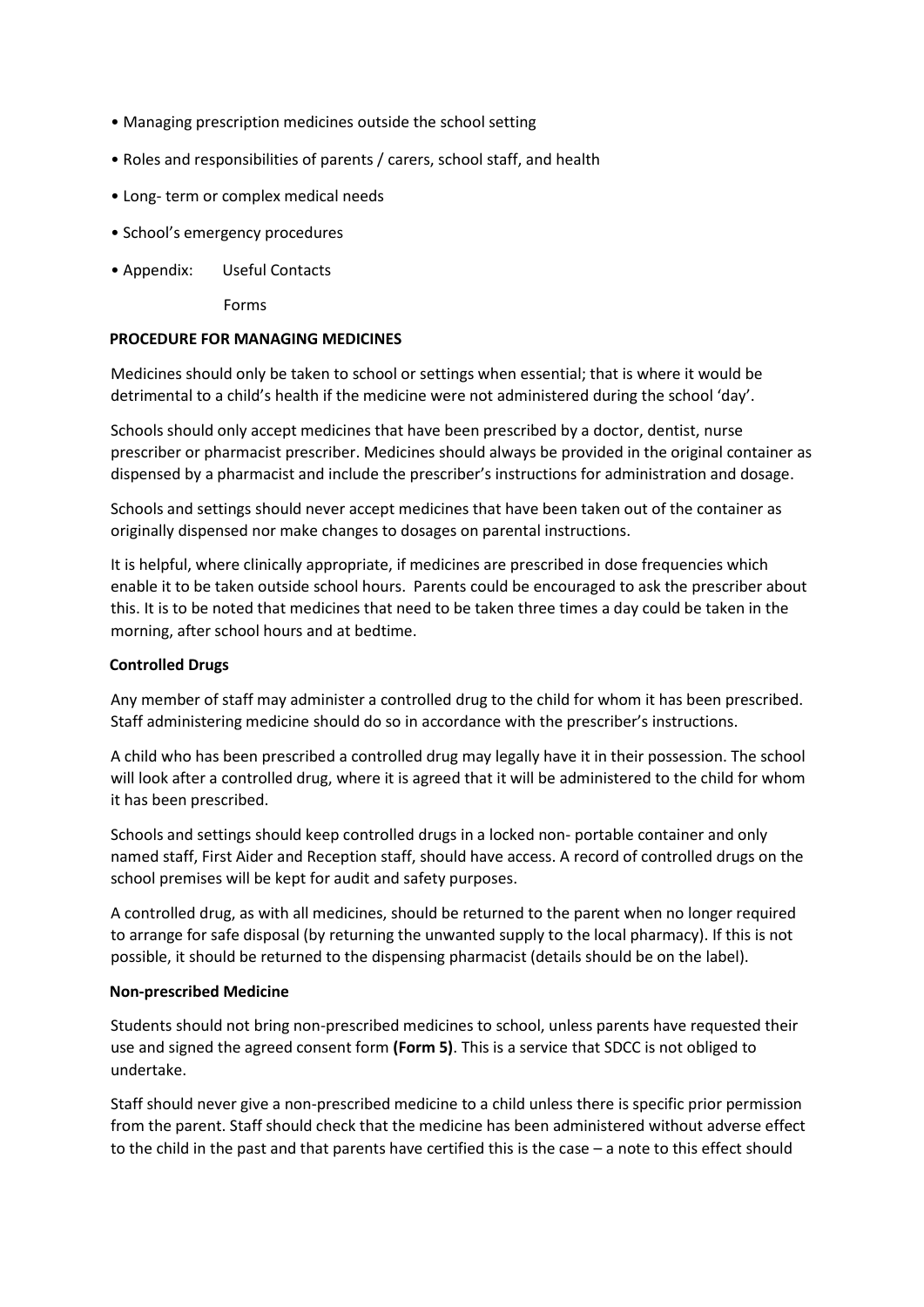be recorded in the written parental agreement for the school to administer medicine. A short written agreement with parents may be all that is necessary.

Occasionally paracetamol will be administered to students suffering acute pain from things like migraine, period pain and toothache.

The school First Aider will only administer paracetamol with verbal consent, on the day of administration only. Parents will be informed of the time of administration and dosage.

The school will keep records of the administration of paracetamol as for prescribed medication.

#### **Administering Medicines**

No child under 16 should be given medicines without their parent's written consent. Any member of staff giving medicines to a child should check:

- the child's name
- prescribed dose
- expiry date
- written instructions provided by the prescriber on the label or container

If in doubt about any procedure staff should not administer the medicines but check with the parents, in the first instance, or a health professional before taking further action.

If staff have any other concerns related to administering medicine to a particular child, the issue should be discussed with the parent, if appropriate, or with a health professional attached to the school or school nurse.

#### **Self-Management**

It is good practice to support and encourage children, who are able, to take responsibility to manage their own medicines from a relatively early age and schools should encourage this. Older children with a long-term illness should, whenever possible, assume complete responsibility under the supervision of their parent. Children develop at different rates and so the ability to take responsibility for their own medicines varies. This should be borne in mind when making a decision about transferring responsibility to a child or young person. There is no set age when this transition should be made. There may be circumstances where it is not appropriate for a child of any age to self-manage. Health professionals need to assess, with parents and children, the appropriate time to make this transition.

If children can take their medicines themselves, staff may only need to supervise. Children may carry, and administer (where appropriate), their own non-controlled medicines, bearing in mind the safety of other children and medical advice from the prescriber in respect of the individual child**. A parental consent form is provided in Form 5 – request for child to carry his/her own medicines**.

Where children have been prescribed controlled drugs staff need to be aware that these should be kept in safe custody. However children would access them for self-medication with the school First Aider.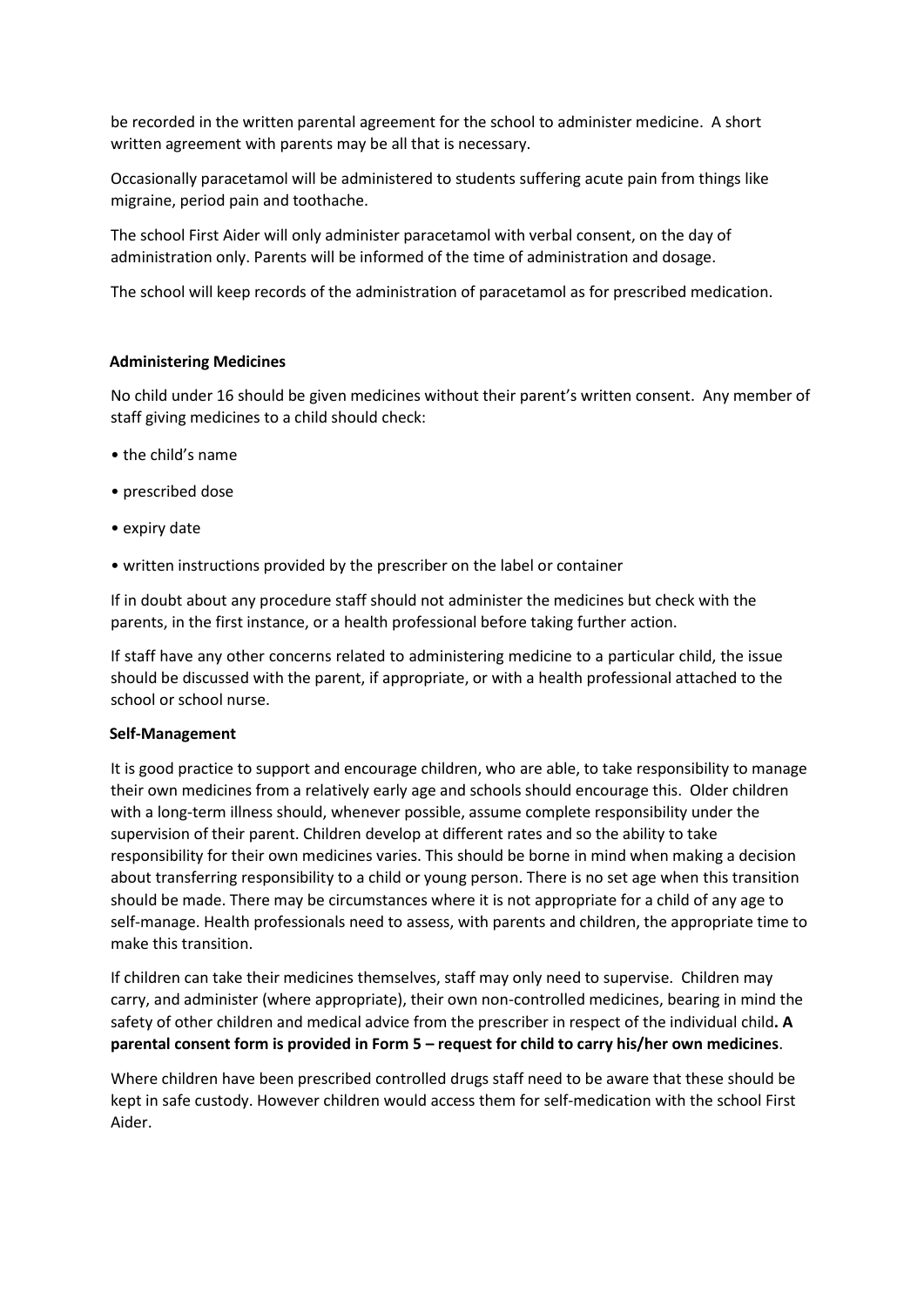#### **Refusing Medicines**

If a child refuses to take medicine, staff should not force them to do so, but should note this in the records and follow agreed procedures set out in an individual child's health care plan. Parents should be informed of the refusal on the same day. If a refusal to take medicines results in an emergency, the school emergency procedures should be followed.

#### **Record Keeping**

Parents should tell the school about the medicines that their child needs to take and provide details of any changes to the prescription or the support required. However information must be the same as that provided by the prescriber, in terms of dosage and frequency.

Medicines should always be provided in the original container as dispensed by a pharmacist and

include the prescriber's instructions. In all cases it is necessary to check that written details include:

- name of child
- name of medicine
- dose
- method of administration
- time/frequency of administration
- any side effects
- expiry date

Parents will complete **Form 3** to record details of medicines. Staff should check that any details provided by parents, or in particular cases by a paediatrician or specialist nurse, are consistent with the instructions on the container.

Written records must be kept of all medicines administered to children. Records offer protection to staff and proof that they have followed agreed procedures **(First Aid Spreadsheet). Parents should be informed if their child has been unwell in school.**

#### **DEALING WITH MEDICINES SAFELY Storing Medicines**

Staff should only store, supervise and administer medicine that has been prescribed for an individual child. Medicines should be stored strictly in accordance with product instructions (paying particular note to temperature) and in the original container in which dispensed.

Staff should ensure that the supplied container is clearly labelled with the name of the child, the name and dose of the medicine and the frequency of administration. Where a child needs two or more prescribed medicines, each should be in a separate container.

Children should know where their own medicines are stored and who holds the key – First Aider and Reception. The head is responsible for making sure that medicines are stored safely. All emergency medicines, such as asthma inhalers and adrenaline pens, should be readily available to children and should not be locked away. Many schools allow children to carry their own inhalers. Other nonemergency medicines should generally be kept in a secure place not accessible to students.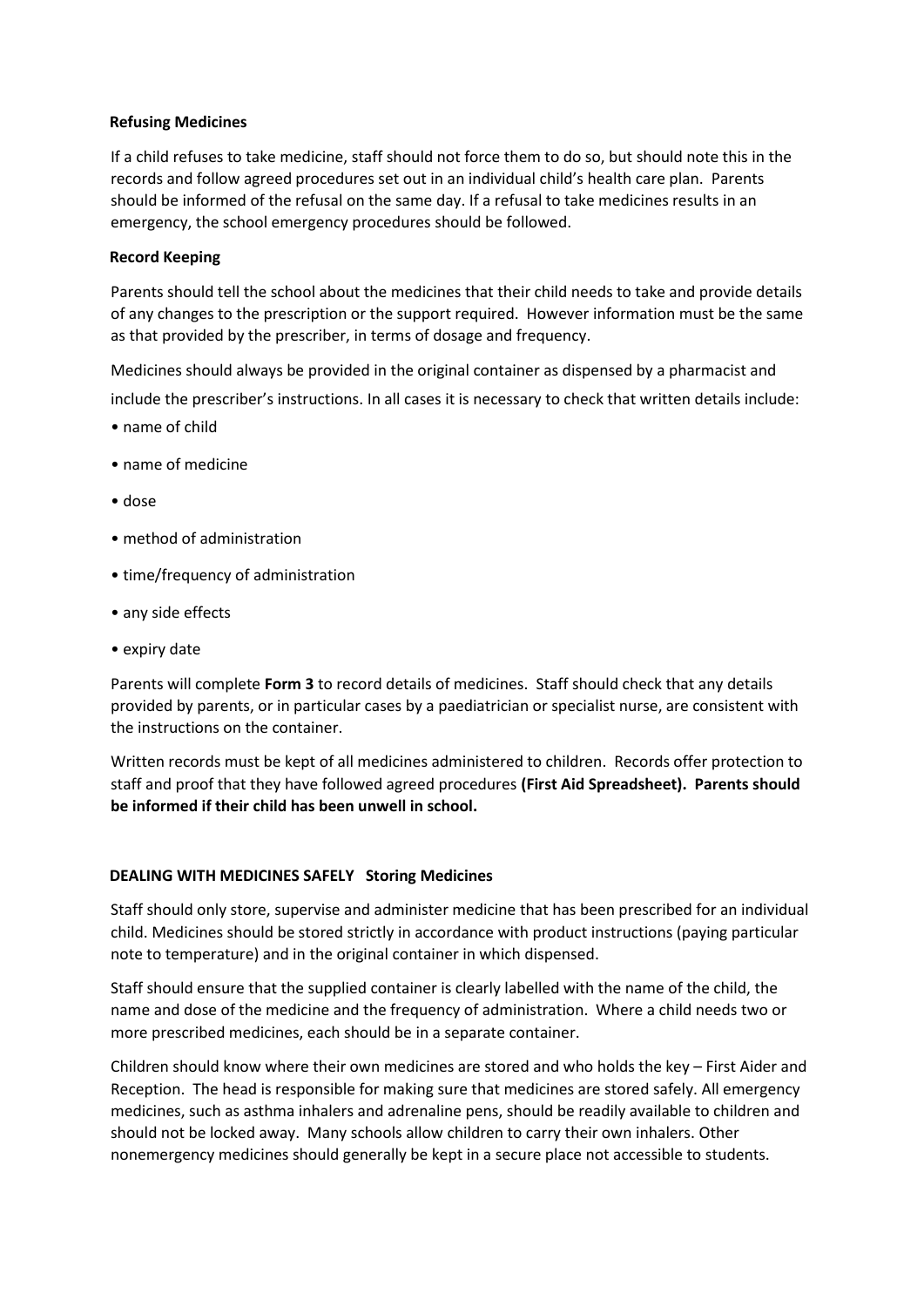Controlled drugs should be kept in a lockable, non-portable container, accessible only to staff nominated, and records kept for audit purposes.

A few medicines need to be refrigerated. They can be kept in a refrigerator containing food but should be in an airtight container and clearly labelled. There should be restricted access to a refrigerator holding medicines.

#### **Access to Medicines**

Children need to have immediate access to their medicines when required. The school may want to make special access arrangements for emergency medicines that it keeps. However, it is also important to make sure that medicines are only accessible to those for whom they are prescribed.

#### **Disposal of Medicines**

Staff should not dispose of medicines. Parents are responsible for ensuring that date-expired medicines are returned to a pharmacy for safe disposal. They should also collect medicines held at the end of each term. If parents do not collect all medicines, they should be taken to a local pharmacy for safe disposal.

Sharps boxes should always be used for the disposal of needles. Sharps boxes can be obtained by parents on prescription from the child's GP or paediatrician. Collection and disposal of the boxes should be arranged with the Local Authority's environmental services.

#### **Hygiene and Infection Control**

All staff should be familiar with normal precautions for avoiding infection and follow basic hygiene procedures. Staff should have access to protective disposable gloves and take care when dealing with spillages of blood or other body fluids and disposing of dressings or equipment.

#### **MANAGING MEDICAL NEEDS OUTSIDE THE SCHOOL SETTING Educational Visits**

Children with medical needs are encouraged to participate in safely managed visits, trips and sporting activities, and not prevented from doing so. Schools and settings should consider what reasonable adjustments they might make to enable children with medical needs to participate fully and safely on visits. It is best practice to include risk assessments for such children.

Sometimes additional safety measures may need to be taken for outside visits. It may be that an additional supervisor, a parent or another volunteer might be needed to accompany a particular child. Arrangements for taking any necessary medicines will also need to be taken into consideration. Staff supervising excursions should always be aware of any medical needs, and relevant emergency procedures. A copy of any health care plans should be taken on visits in the event of the information being needed in an emergency.

Medication required during a school trip should be carried by the student, if this is normal practice. If not, then a trained member of staff or the parent should be present, either of whom can carry and administer medication as necessary. Parents / Carers must complete a Consent Form **(Form 3)** if their child requires any medication whilst on a school trip or visit.

If staff are concerned about whether they can provide for a child's safety, or the safety of other children on a visit, they should seek parental views and medical advice from the school health service or the child's GP.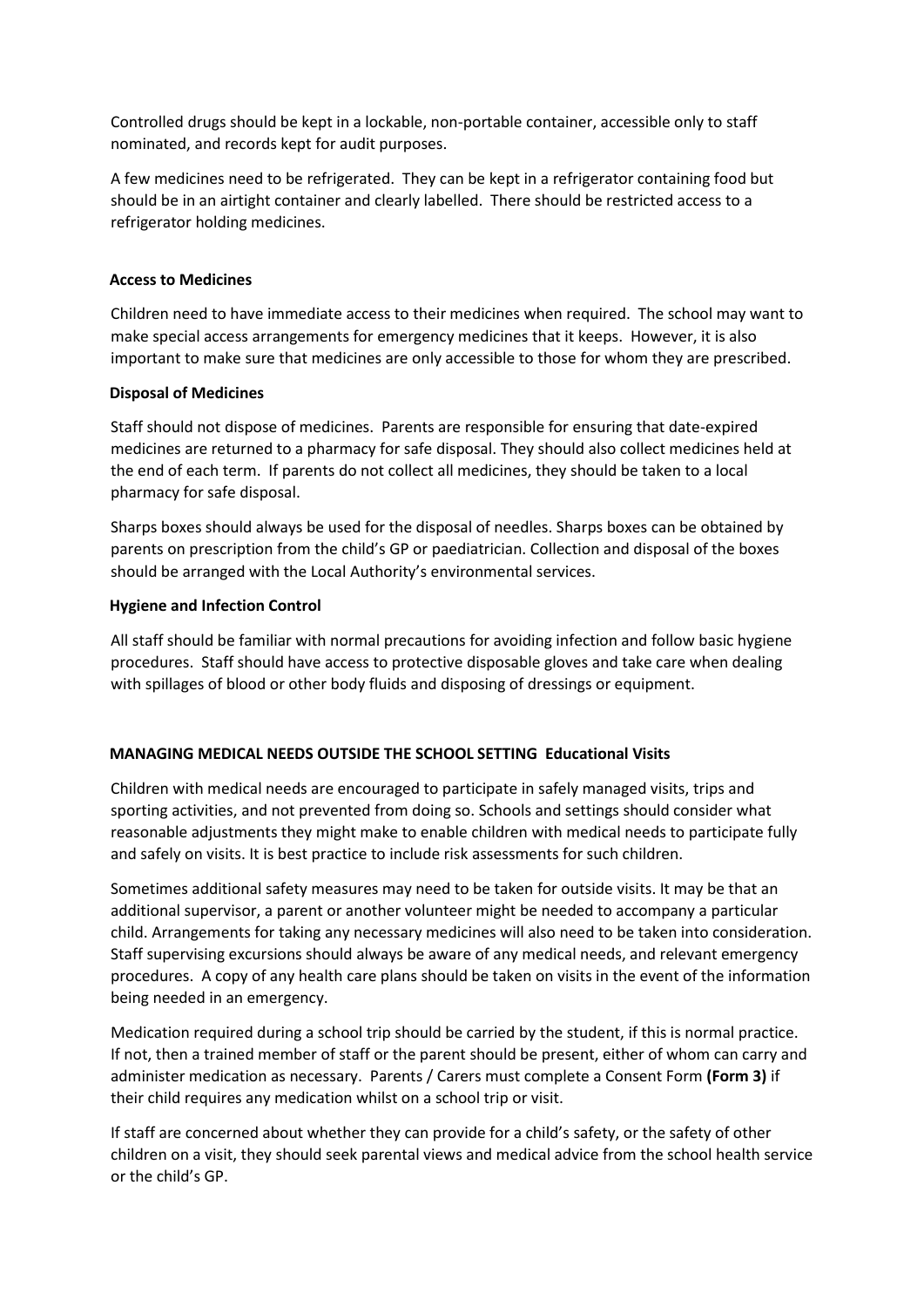Some pupils are at risk of severe allergic reactions. Risks can be minimised by not allowing anyone to eat on vehicles. As noted above, all escorts should have basic first aid training and should be trained in the use of an adrenaline pen for emergencies where appropriate.

#### **Sporting Activities**

Most children with medical conditions can participate in physical activities and extra-curricular sport. Any restrictions on a child's ability to participate in PE should be recorded in their individual health care plan.

Some children may need to take precautionary measures before or during exercise, and may also need to be allowed immediate access to their medicines such as asthma inhalers. Staff supervising sporting activities should consider whether risk assessments are necessary for some children, be aware of relevant medical conditions and any preventative medicine that may need to be taken and emergency procedures.

#### **Home to School Transport**

Local Authorities arrange home to school transport where legally required to do so. They must make sure that pupils are safe during the journey.

Drivers should know what to do in the case of a medical emergency.

Where pupils have life threatening conditions, specific health care plans should be carried on vehicles. Schools will be well placed to advise the Local Authority and its transport contractors of particular issues for individual children. Individual transport health care plans will need input from parents and the responsible medical practitioner for the pupil concerned. The care plans should specify the steps to be taken to support the normal care of the pupil as well as the appropriate responses to emergency situations.

#### **SCHOOLS EMERGENCY PROCEDURES Incidents requiring First Aid treatment**

Only staff holding a current 'First Aid at Work' or 'First Aid – Appointed Persons' certificate should administer first aid to members of staff or students. Staff must wear protective gloves and other protective coverings when dealing with bodily fluids. There will be a First Aid Manual in the First Aid room which clearly states procedures that are to be followed. All incidents requiring first aid must be clearly logged. Parents / Carers should be notified by the person giving First Aid where considered necessary, and for all head injuries.

First Aid boxes will be provided within the workplace to ensure that there are adequate supplies for the nature of the hazards involved. All boxes will contain at least the minimum supplies required under law. No cream, lotions or drugs, however seemly mild, will be kept in these boxes.

The location of first aid boxes are in every department. Additional supplied / replacement of items can be obtained from the College First Aider.

The school holds a defibrillator as part of the first aid equipment. Training is provided for those staff who may have access to this equipment.

Asthma inhalers – once regulations have changed, schools will be able to hold asthma inhalers for emergency use. This is voluntary in the schools part.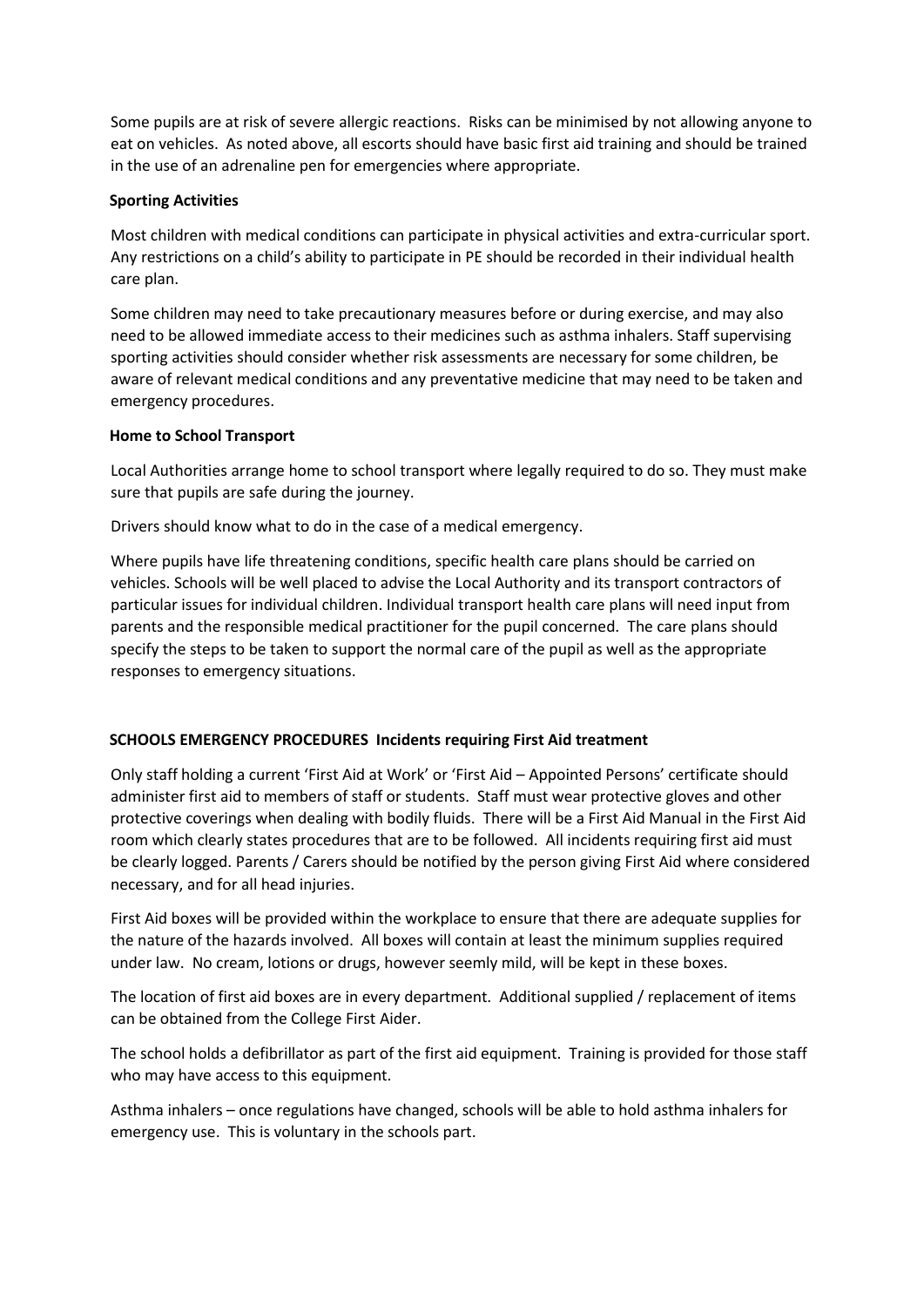#### **Medical Emergencies**

As part of general risk management processes all schools should have arrangements in place for dealing with emergency situations. Other children should know what to do in the event of an emergency, such as telling a member of staff. All staff should know how to call the emergency services. Guidance on **calling an ambulance** is provided in **Form 1**. All staff should also know who is responsible for carrying out emergency procedures in the event of need.

In the case of an emergency the ambulance service must be contacted on 999 immediately. The trained first aider will stay with the injured person and give first aid treatment. Another member of staff, usually the reception staff will liaise with the ambulance service updating them of the patient's condition deteriorates. This member of staff will access the student's records and contact parents requesting their presence at the college or subsequently the emergency department as a matter of urgency. A member of staff should always accompany a child taken to hospital by ambulance, and should stay until the parent arrives. Health professionals are responsible for any decisions on medical treatment when parents are not available.

Staff should never take children to hospital in their own car; it is safer to call an ambulance.

Individual health care plans should include instructions as to how to manage a child in an emergency, and identify who has the responsibility in an emergency, for example if there is an incident in the playground a lunchtime supervisor would need to be very clear of their role.

#### **UNACCEPTABLE PRACTICE**

It is not acceptable to:

- prevent children from easily accessing their inhalers and medication and administering their medication when and where necessary;
- assume that every child with the same condition requires the same treatment;
- ignore the views of the child or their parents; or ignore medical evidence or opinion, (although this may be challenged);
- send children with medical conditions home frequently or prevent them from staying for normal school activities, including lunch, unless this is specified in their individual healthcare plans;
- if the child becomes ill, send them to the school office or medical room unaccompanied or with someone unsuitable;
- penalise children for their attendance record if their absences are related to their medical condition eg hospital appointments;
- prevent pupils from drinking, eating or taking toilet or other breaks whenever they need to in order to manage their medical condition effectively;
- require parents, or otherwise make them feel obliged, to attend school to administer medication or provide medical support to their child, including with toileting issues. No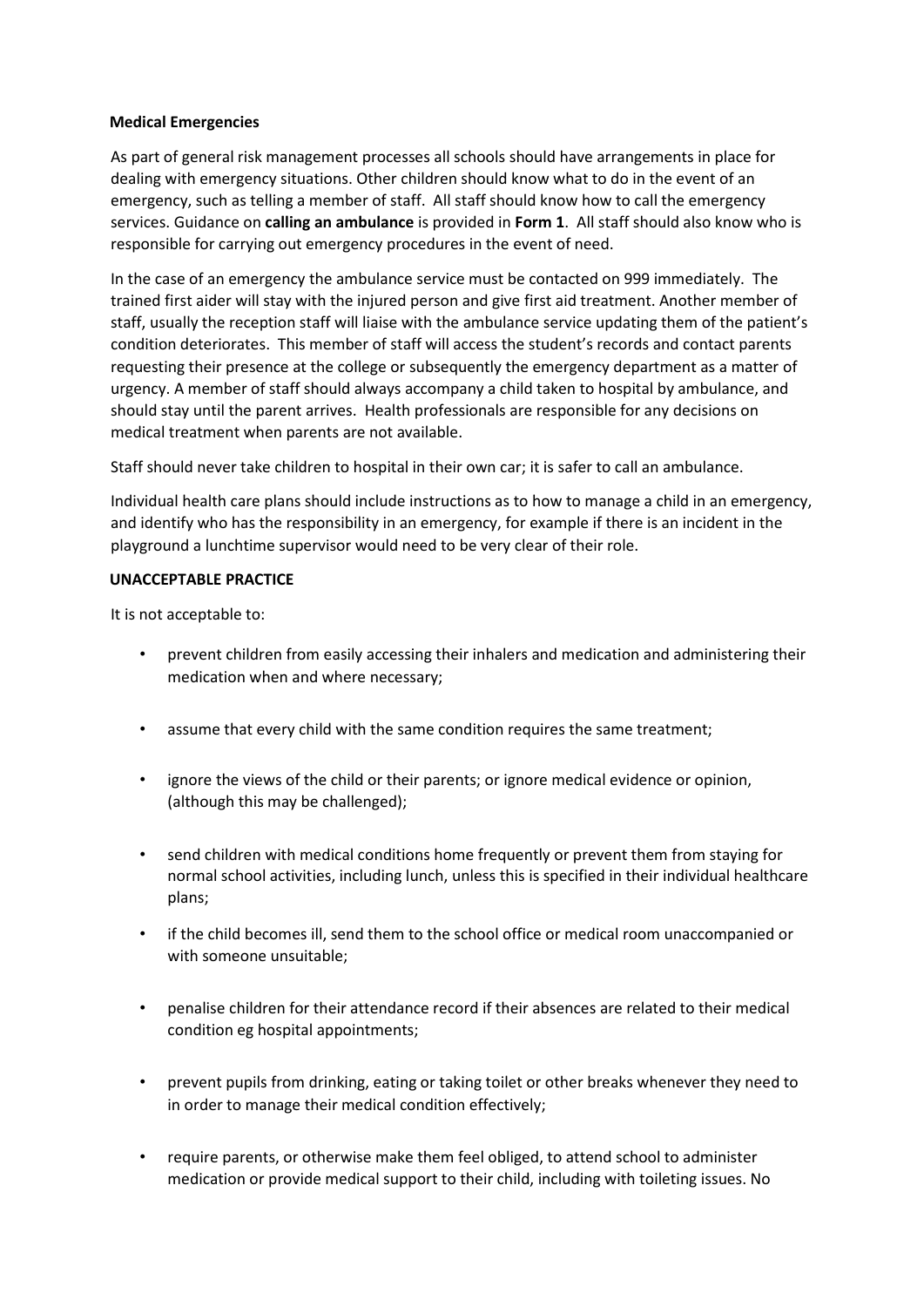parent should have to give up working because the school is failing to support their child's medical needs; or

• prevent children from participating, or create unnecessary barriers to children participating in any aspect of school life, including school trips, eg by requiring parents to accompany the child

#### **COMPLAINTS**

Should parents/carers or pupils be dissatisfied with the support provided they should discuss their concerns directly with the school. If, for whatever reason this does not resolve the issue, they may make a formal complaint via the school's complaints procedure.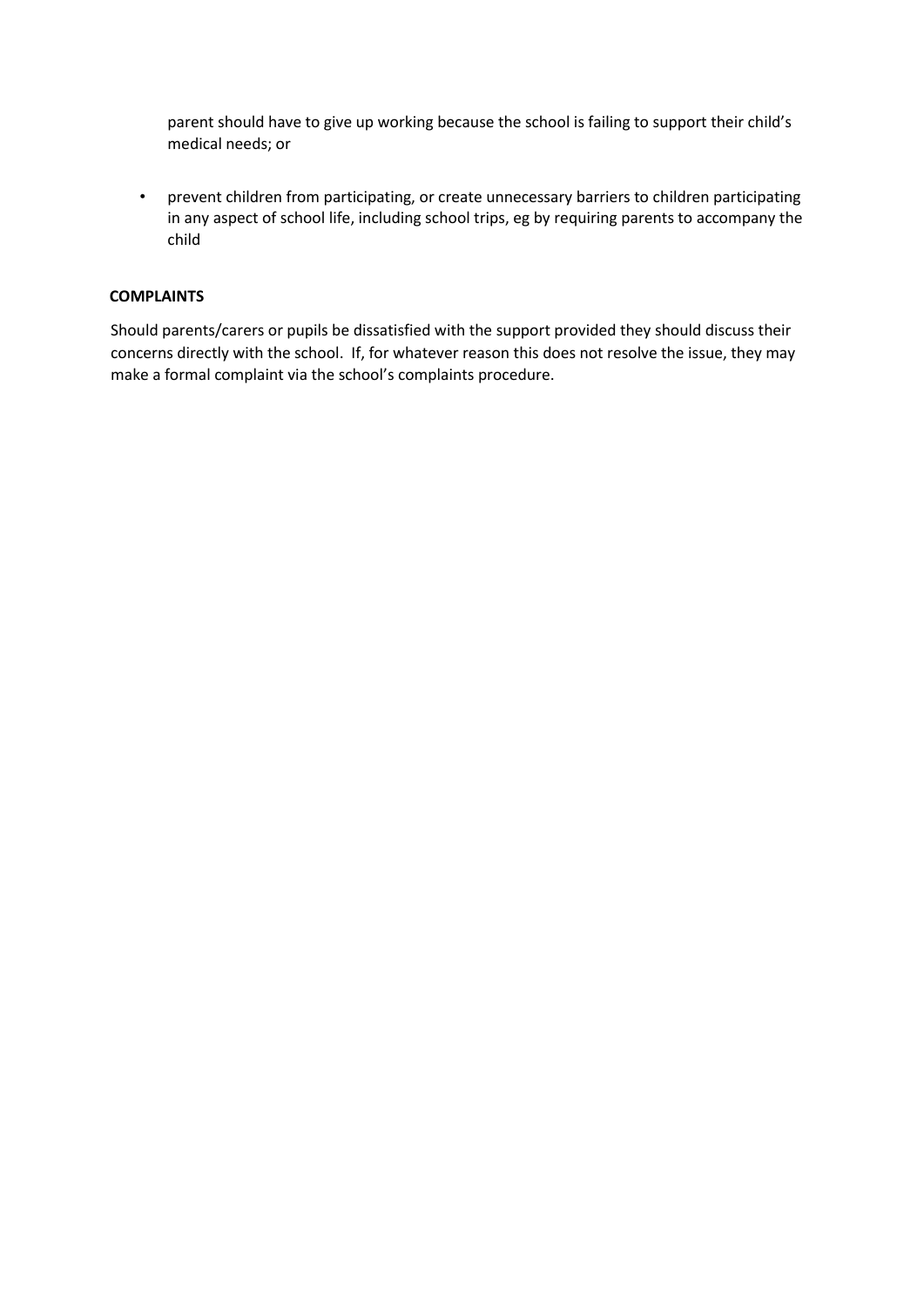#### **Model Process for Developing Individual Healthcare Plans**

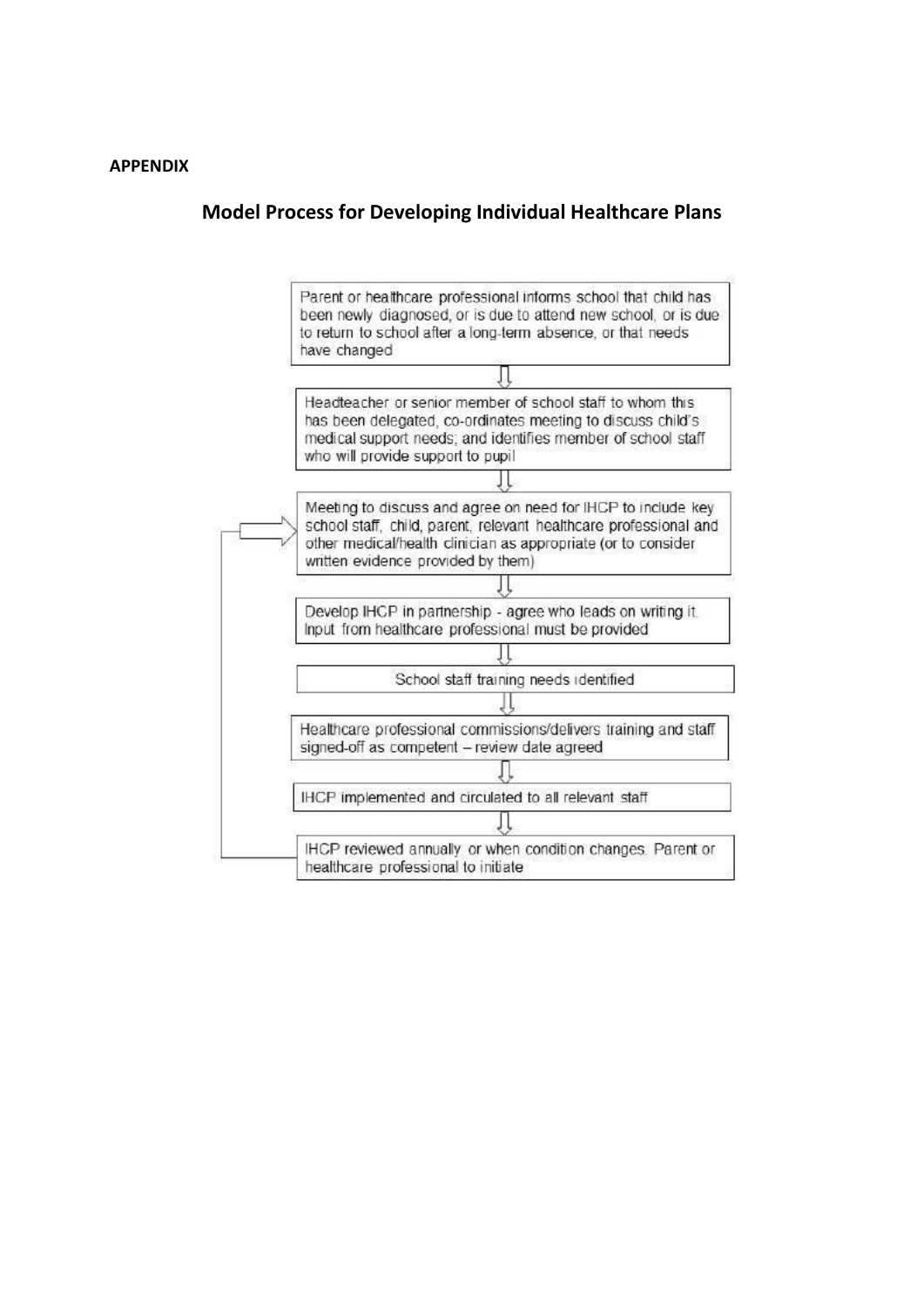#### **Forms**

Form 1: Emergency planning - request for an ambulance

Form 2: Healthcare Plan

- Form 3: Parental agreement for school to administer medicines
- Form 5: Request for child to carry his/her own medicine
- Form 6: Staff training record administration of medicines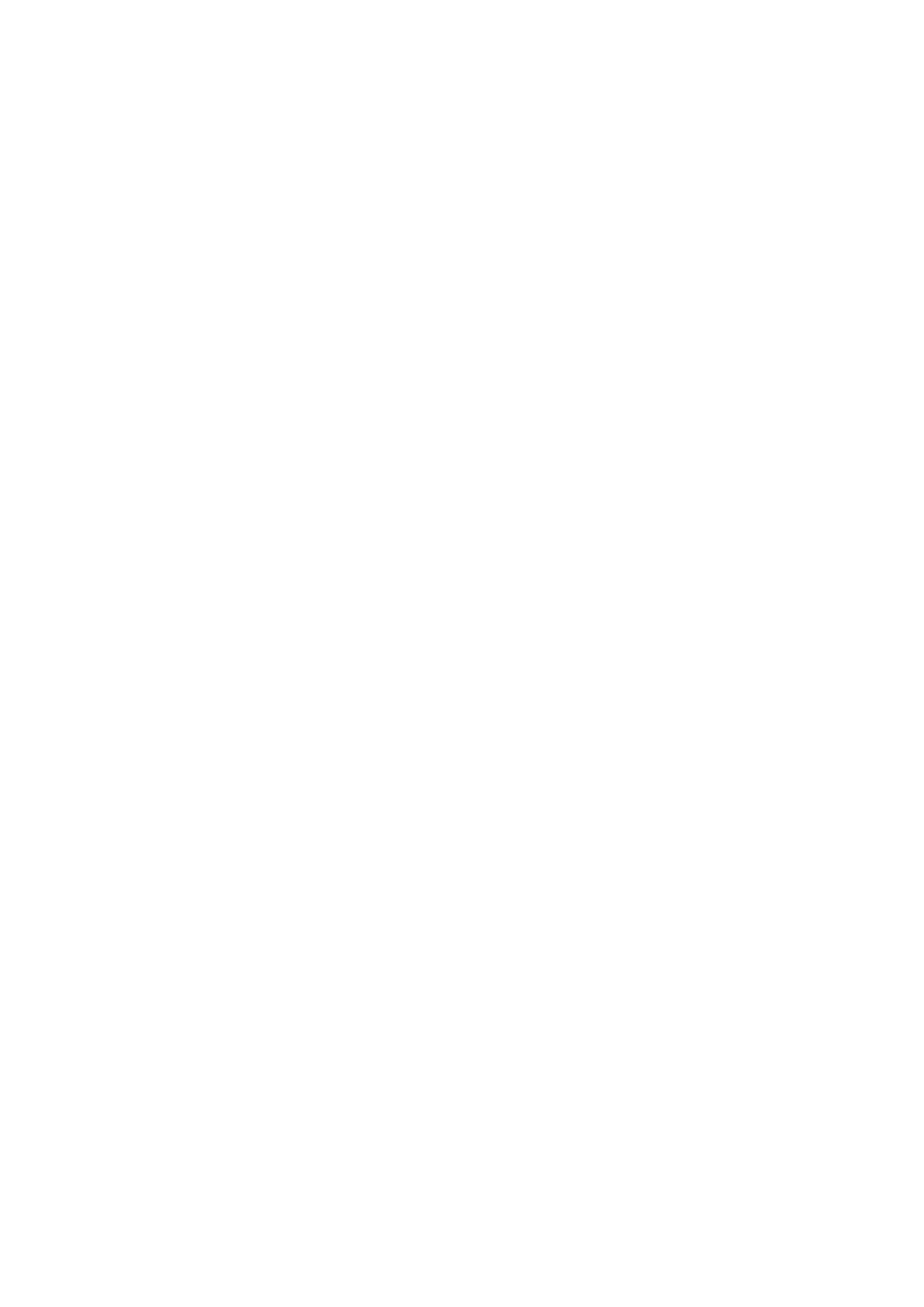### **FORM 1**

# **Contacting Emergency Services**

#### **Request for an Ambulance**

**Dial 999, ask for ambulance and be ready with the following information** 

1. Your telephone number

- 2. Give your location as follows: (Stoke Damerel Community College, Somerset Place)
- 3. State that the postcode is PL3 4BD
- 4. Give exact location in the school (insert brief description)
- 5. Give your name
- 6. Give name of child and a brief description of child's symptoms
- 7. Inform Ambulance Control of the best entrance and state that the crew will be met and taken to

**Speak clearly and slowly and be ready to repeat information if asked Put a completed copy of this form by the telephone**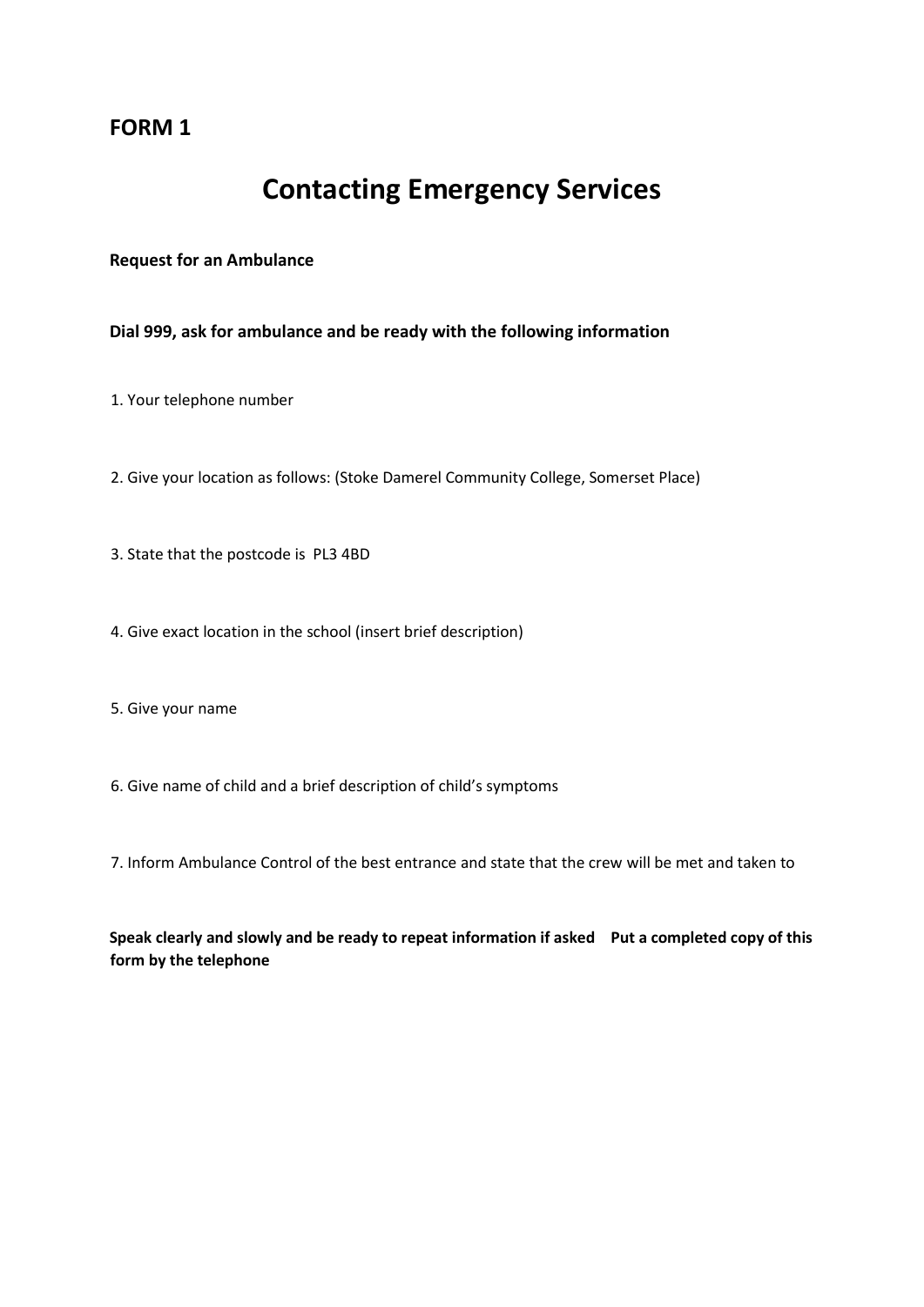### **FORM 2**

# **Healthcare Plan**

| Name of School   |                                                                  |  |
|------------------|------------------------------------------------------------------|--|
| Child's name     |                                                                  |  |
| Group/Class/Form |                                                                  |  |
| Date of Birth    |                                                                  |  |
| Child's Address  |                                                                  |  |
|                  | Medical Diagnosis or Condition<br>Medical Diagnosis or Condition |  |
| Date             |                                                                  |  |
| Review date      |                                                                  |  |

### **CONTACT INFORMATION**

| <b>Family contact 1</b> | <b>Family contact 2</b> |  |
|-------------------------|-------------------------|--|
| Name                    | Name                    |  |
| Phone No.<br>(work)     | (work)<br>Phone No.     |  |
| (home)                  | (home)                  |  |
| (mobile)                | (mobile)                |  |

## **Clinic/Hospital contact GP**

| Name      |  |
|-----------|--|
| Phone No. |  |

Name \_\_\_\_\_\_\_\_\_\_\_\_\_\_\_\_\_\_\_\_\_\_\_\_ Name \_\_\_\_\_\_\_\_\_\_\_\_\_\_\_\_\_\_\_\_\_\_\_\_ Phone No. \_\_\_\_\_\_\_\_\_\_\_\_\_\_\_\_\_\_\_\_\_\_\_\_ Phone No. \_\_\_\_\_\_\_\_\_\_\_\_\_\_\_\_\_\_\_\_\_\_\_\_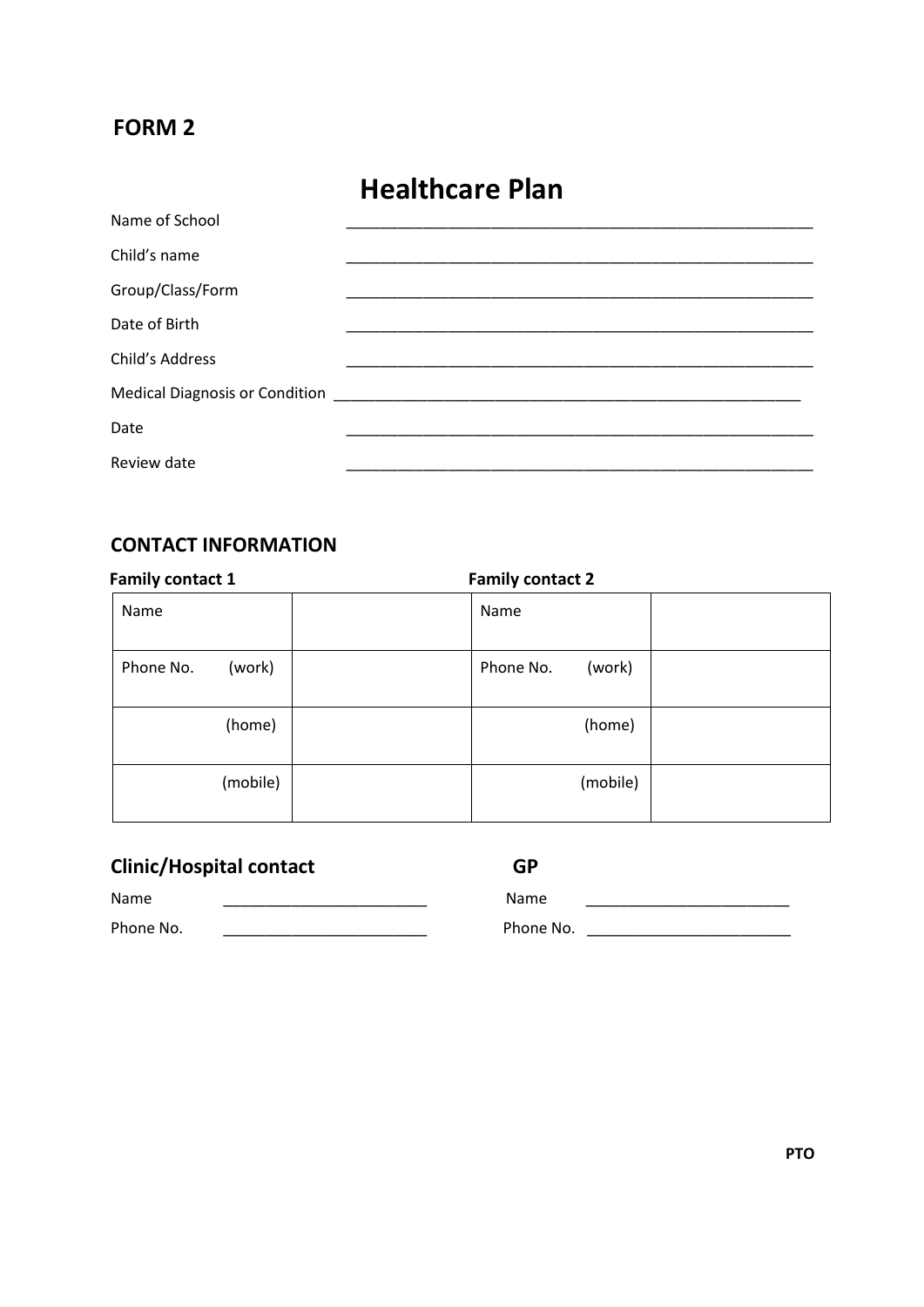Describe medical needs and give details of child's trigger, signs, symptoms and treatment:

Pupils Needs - medication and other treatments, dietary requirements and environmental issues Specific support for the pupil's educational, social and emotional needs (managing absences, rest periods, exam concessions, additional support) Level of support needed, including emergencies (monitoring self management) Daily care requirements: (e.g. before sport/at lunchtime) Who will provide the support (training needs, cover arrangements)

Who needs to be aware of the child's condition and the support required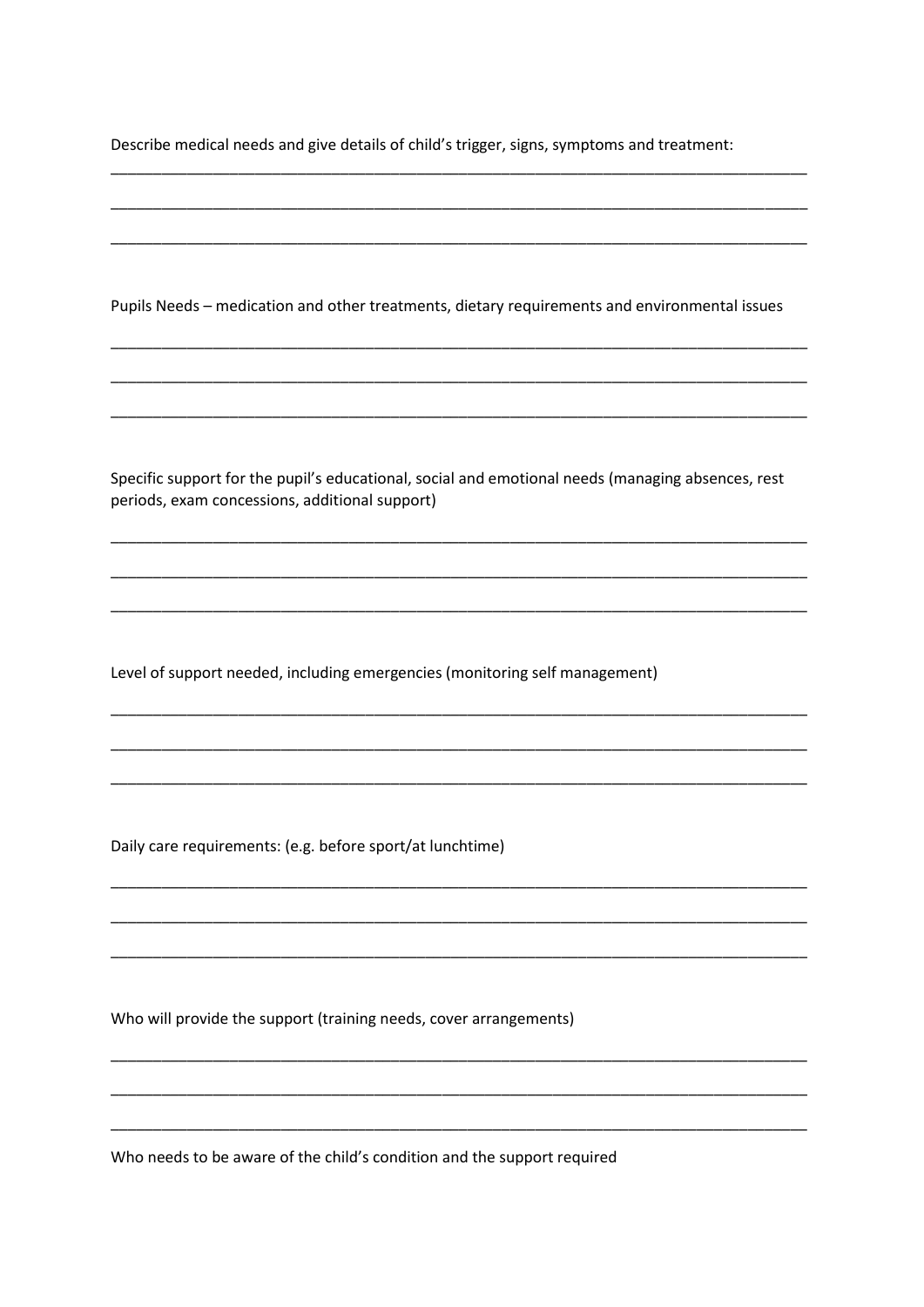Arrangements for written permission from parents for a member of staff to administer medication or to supervise pupil self administering

Arrangement required for school trips or other school activities (e.g. risk assessment)

Designated staff entrusted to be aware of confidentiality issues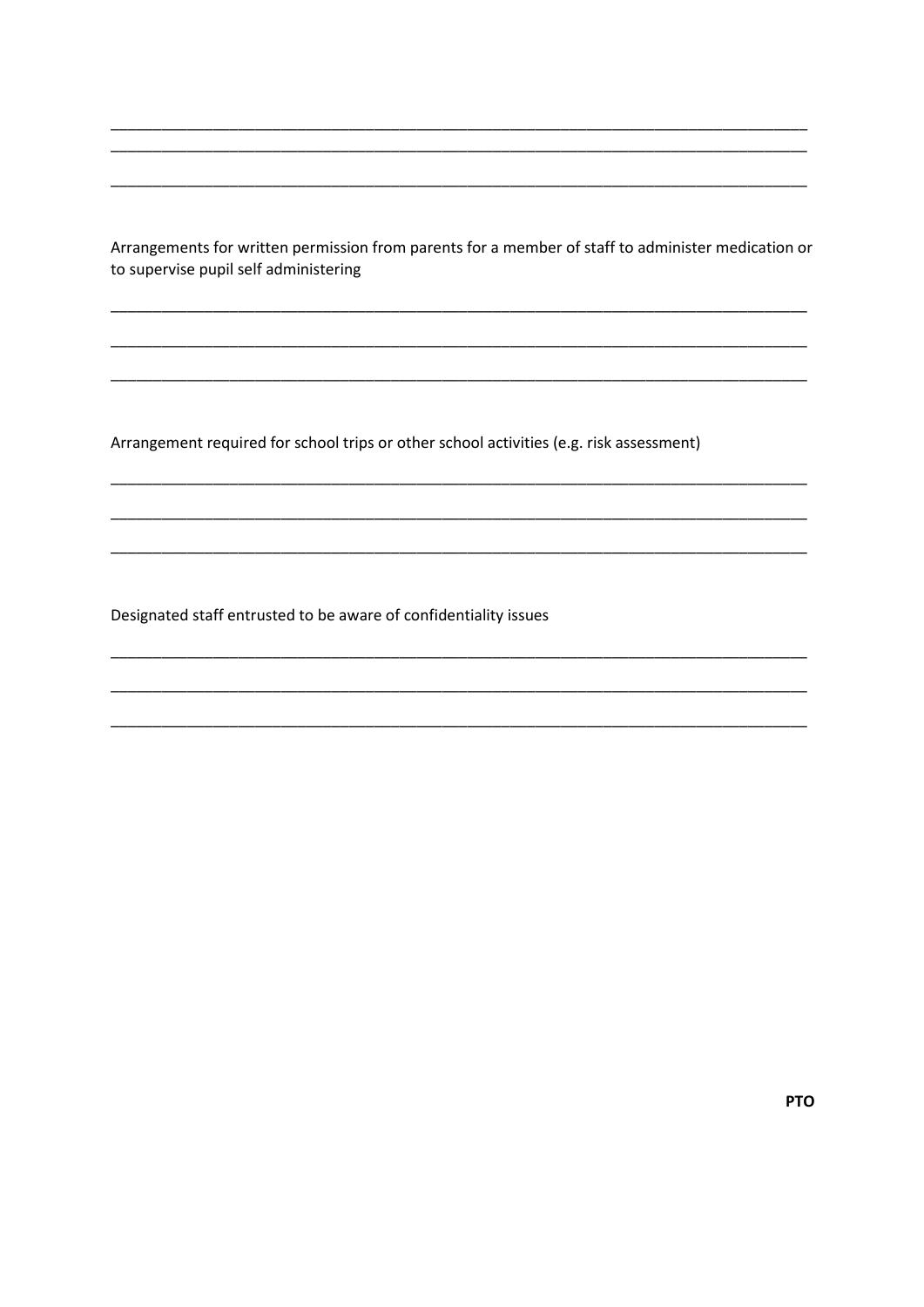Describe what constitutes an emergency for the child, and the action to take if this occurs:

Follow up care:

Who is responsible in an Emergency: (State if different for off-site activities)

Form copied to:

**FORM 3**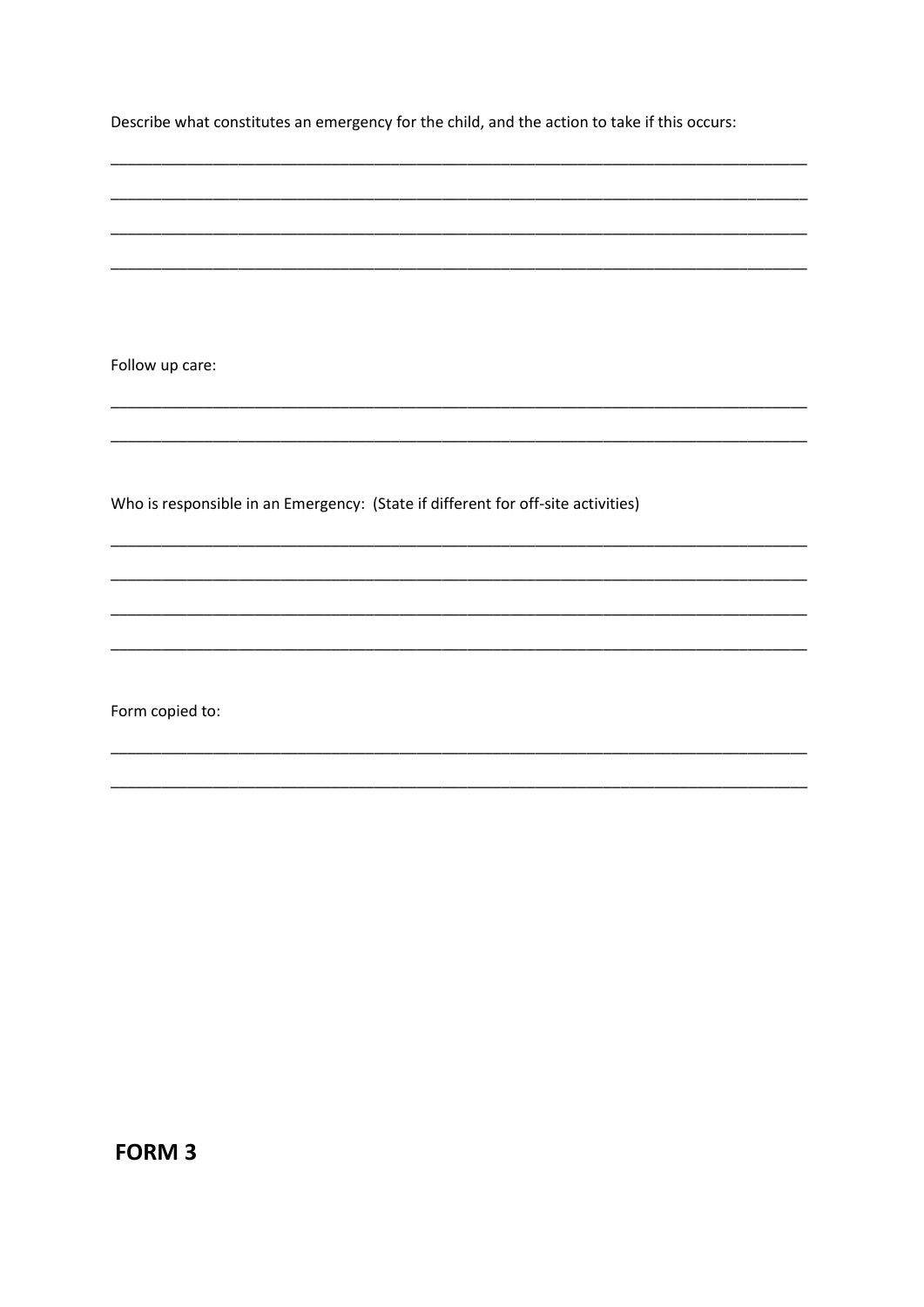# **Parental agreement for school to administer medicine**

The school will not give your child medicine unless you complete and sign this form, and the school has a policy that staff can administer medicine

| Name of School/Setting     |  |
|----------------------------|--|
| Name of Child:             |  |
| Date of Birth:             |  |
| <b>Tutor Group:</b>        |  |
| Medical condition/illness: |  |

#### **Medicine**

| Medicine Name/Type of Medicine/<br>strength of medicine (as described on the<br>container): |                                |
|---------------------------------------------------------------------------------------------|--------------------------------|
| Date dispensed:                                                                             |                                |
| Expiry date:                                                                                |                                |
| Agreed review date to be initiated by<br>[name of member of staff]:                         |                                |
| Dosage and method: How much to give?                                                        |                                |
| Timing: When should it be given?                                                            |                                |
| <b>Special Precautions:</b>                                                                 |                                |
| Are there any side effects that the<br>school/setting needs to know about?                  |                                |
| Self Administration:                                                                        | Yes/No (delete as appropriate) |
| Procedures to take in an Emergency:                                                         |                                |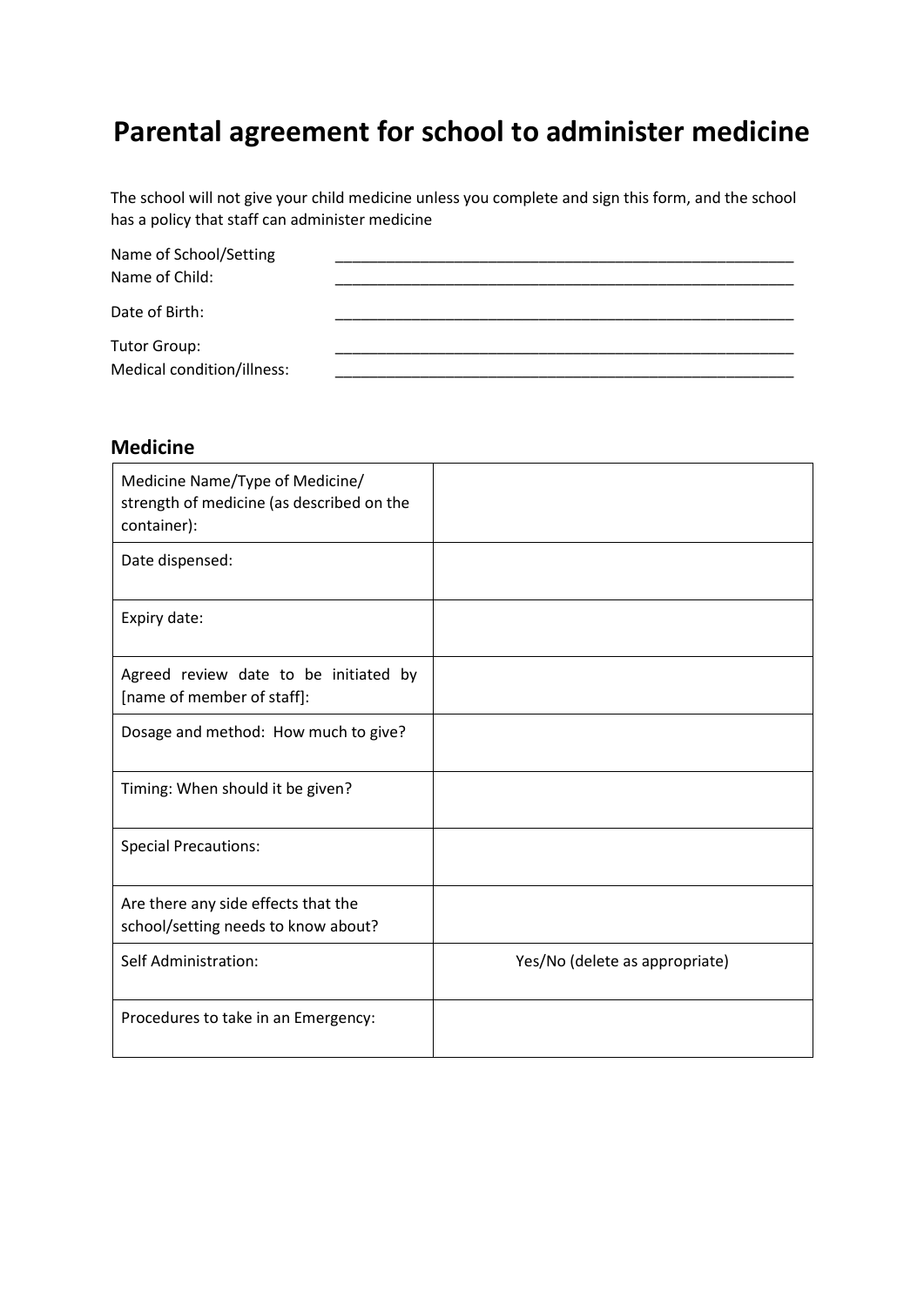This medication has been prescribed for my child by: **(the school may contact the GP for verification purposes)**

Name of GP:

Surgery: \_\_\_\_\_\_\_\_\_\_\_\_\_\_\_\_\_\_\_\_\_\_\_\_\_\_\_\_\_\_\_\_\_\_\_\_\_\_\_\_\_\_\_\_\_\_\_\_\_\_\_\_\_\_\_\_\_

Please confirmed that it is necessary to give this medication during the school day: Yes / No

**The medication must be in the original container as dispensed by the pharmacy, indicating the contents, dosage, timings of dosage and child's full name. These details must be consistent with the 'medicine details' you have completed above.** 

- The above information is, to the best of my knowledge, accurate at the time of writing and I give consent to school staff to administer medicine in accordance with the school policy.
- I understand that I must deliver the medicine personally to the school First Aider.
- I accept that this is a service that the school is not obliged to undertake.
- I understand that I must notify the school immediately in writing of any changes in dosage or timings of dosage or if the medicine is stopped.

This form will need to be completed annually for students requiring long term medication, and may form part of a Health Care Plan review.

If more that one medicine is to be given a separate form should be completed for each one.

Parent / Carer Name: \_\_\_\_\_\_\_\_\_\_\_\_\_\_\_\_\_\_\_\_\_\_\_\_\_\_\_\_\_\_\_\_\_\_\_\_\_\_\_\_\_\_\_\_\_\_\_\_\_\_\_\_\_\_\_\_\_\_\_\_\_

Signature(s):

Relationship to child:  $\Box$ 

Date: \_\_\_\_\_\_\_\_\_\_\_\_\_\_\_\_\_\_\_\_\_\_\_\_\_\_\_\_\_\_\_\_\_\_\_\_\_\_\_\_\_\_\_\_\_\_\_\_\_\_\_\_\_\_\_\_\_\_\_\_\_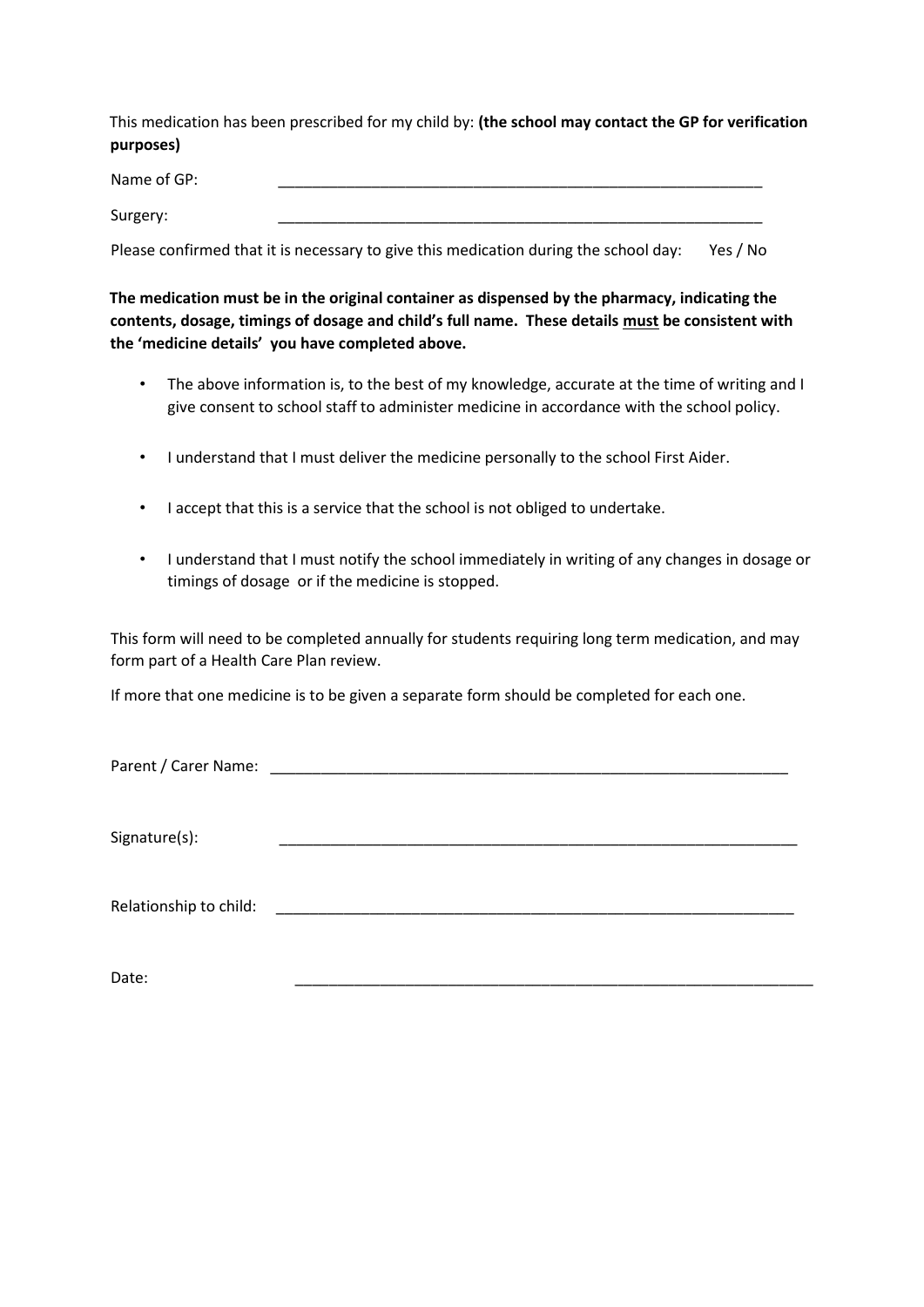### **FORM 5**

# **Request for child to carry his/her medicine**

THIS FORM MUST BE COMPLETED BY THE CHILD'S PARENTS/GUARDIAN

Medicines are not allowed in school unless they are considered absolutely necessary in the opinion of health professionals and agreed by the school.

In making this request for a child to carry medicines, it is expected that parents will have sought the advice of a health professional and are certain that the medicines are necessary. School staff, other than health professionals, are unable to prescribe or give medicines themselves. If staff have any concerns the request should be discussed with the school healthcare professionals.

| Name of School/Setting:                    |  |
|--------------------------------------------|--|
| Child's Name:                              |  |
| Group/Class/Form:                          |  |
| Address:                                   |  |
| Name of Medicine:                          |  |
| Procedures to be taken in an<br>emergency: |  |

#### **Contact Information**

| Name:                  |  |
|------------------------|--|
| Daytime Phone No:      |  |
| Relationship to child: |  |

I would like my son/daughter to keep his/her medicine on him/her for use as necessary.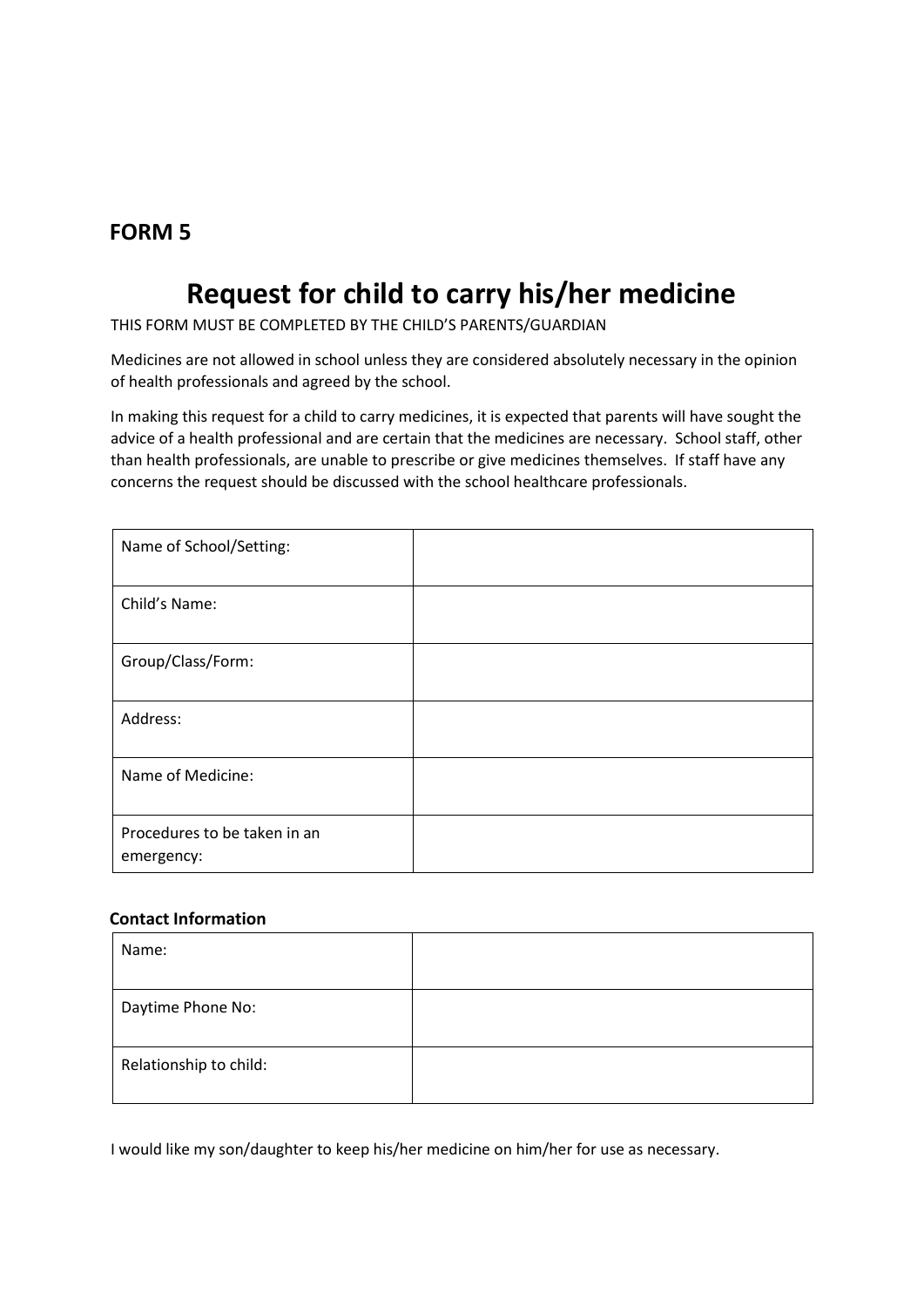| Signed: |  |  |  |
|---------|--|--|--|
|         |  |  |  |
|         |  |  |  |
|         |  |  |  |
| Date:   |  |  |  |
|         |  |  |  |

If more than one medicine is to be given a separate form should be completed for each one.

### **Form 8**

# **Staff Training Record**

**Name: \_\_\_\_\_\_\_\_\_\_\_\_\_\_\_\_\_\_\_\_\_\_\_\_\_\_\_\_\_\_\_\_\_\_\_\_\_\_\_\_\_\_\_\_\_\_\_\_\_\_\_\_\_\_\_\_\_\_\_\_\_ Position: \_\_\_\_\_\_\_\_\_\_\_\_\_\_\_\_\_\_\_\_\_\_\_\_\_\_\_\_\_\_\_\_\_\_\_\_\_\_\_\_\_\_\_\_\_\_\_\_\_\_\_\_\_\_\_\_\_\_\_\_\_** 

| <b>Type of Training</b> | <b>Training Provider</b> | <b>Training</b><br>Date | <b>Review</b><br>Date |
|-------------------------|--------------------------|-------------------------|-----------------------|
|-------------------------|--------------------------|-------------------------|-----------------------|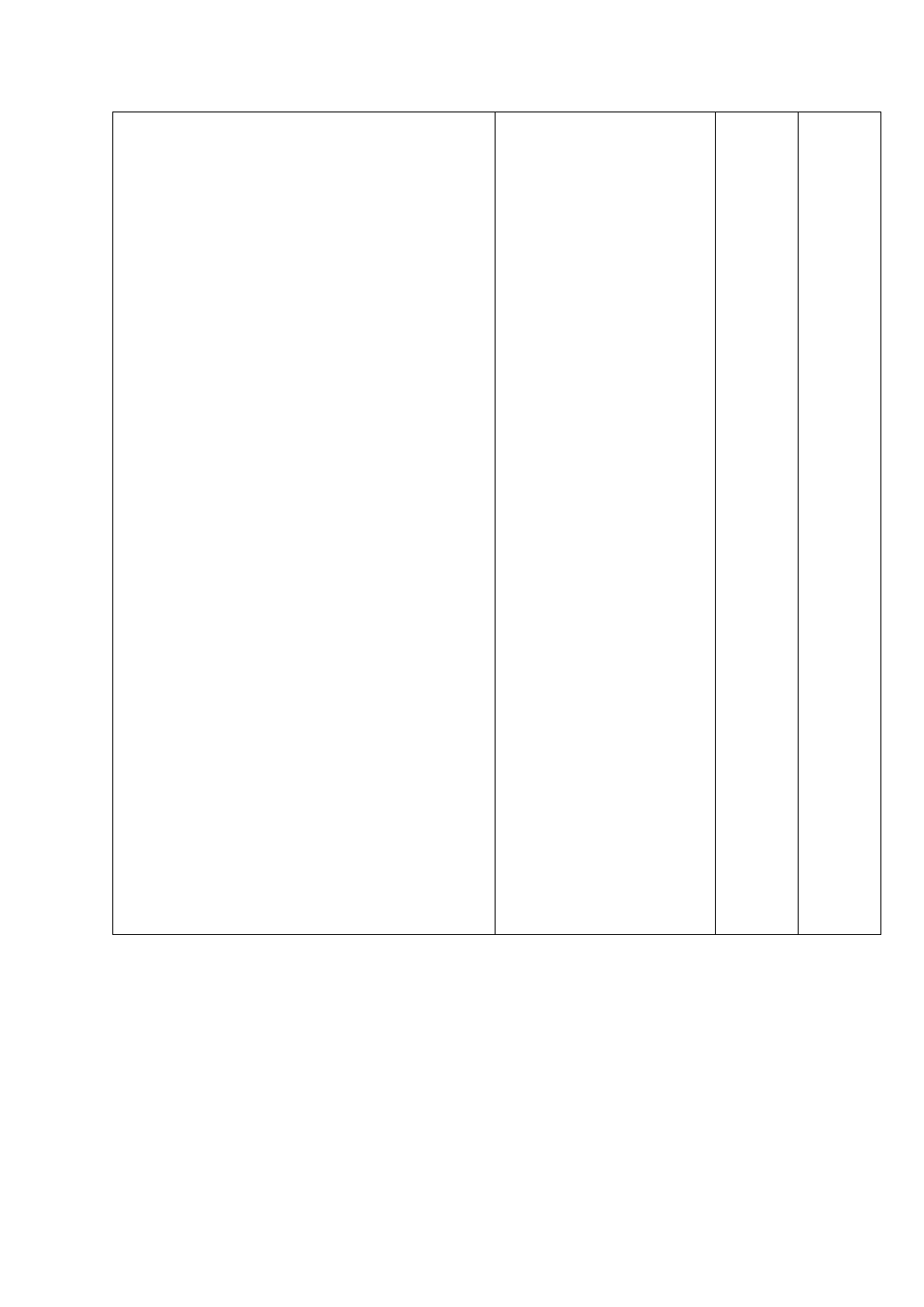

**COMMON CONDITIONS – PRACTICAL ADVICE ON ASTHMA, EPILEPSY, DIABETES AND ANAPHYLAXIS** 

The medical conditions in children that most commonly cause concern in schools are asthma, diabetes, epilepsy and severe allergic reaction (anaphylaxis).

#### **ASTHMA**

**You are having an asthma attack if any of the following happens:** 

- Reliever isn't helping or lasting over four hours.
- Symptoms are getting worse (cough, breathlessness, wheeze or tight chest).
- Breathless or it is difficult to speak, eat or sleep.
- Breathing may get faster and it feels like you can't get your breath in properly.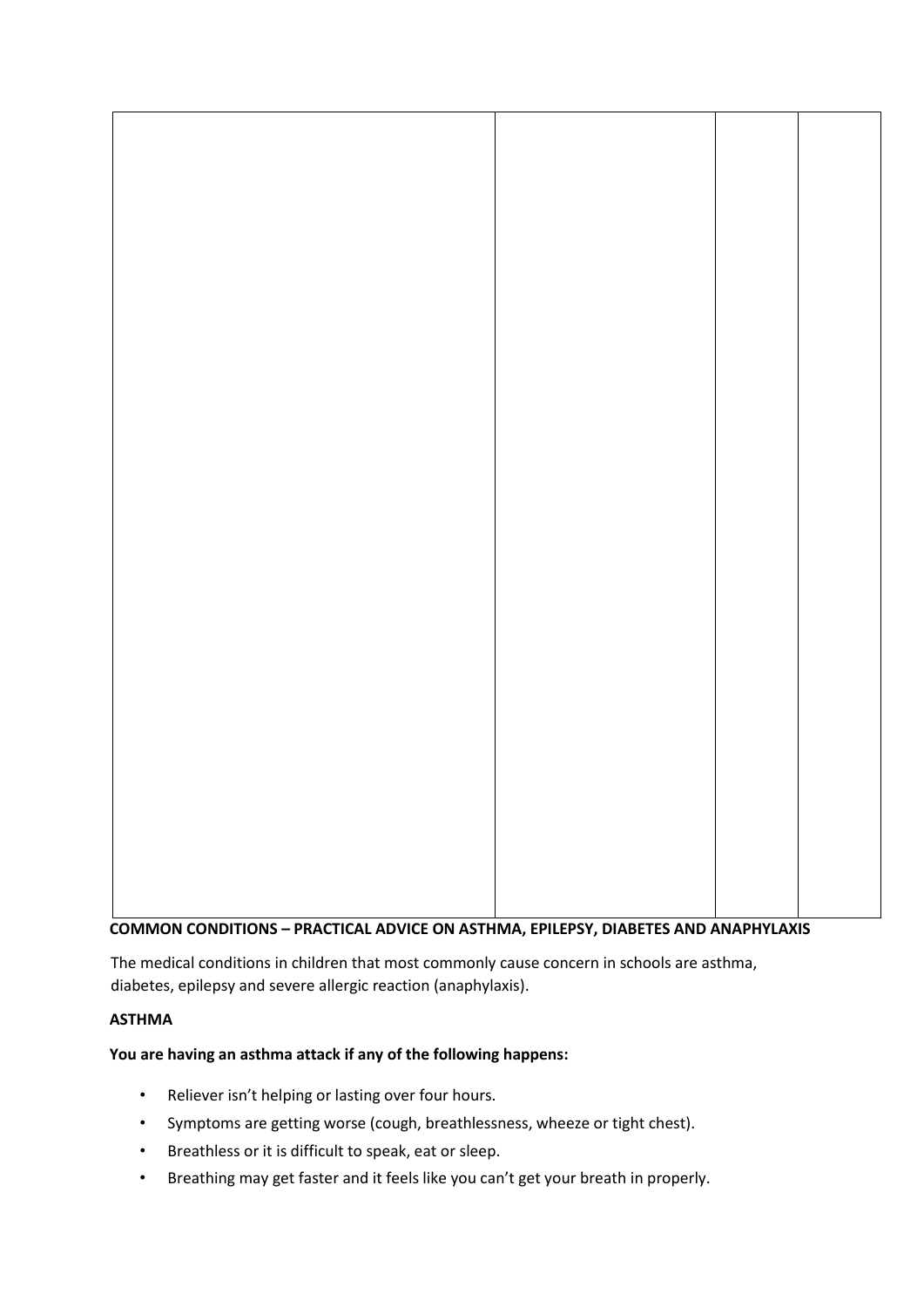• Children may complain of a tummy ache.

#### **Treatment:**

- 1. Take one or two puffs of the inhaler (usually blue), immediately.
- 2. Sit down and try and take slow, steady breaths.
- 3. If they do not start to feel better, take two puffs of your reliever inhaler (one puff at a time) every two minutes. You can take up to ten puffs.
- 4. If they do not feel better after taking their inhaler as above, or if you are worried at any time, call 999.
- 5. If an ambulance does not arrive within ten minutes and they are still feeling unwell, repeat step 3.

**If symptoms improve and you do not need to call 999, you still need to see a doctor or asthma nurse within 24 hours. Reference** [www.asthma.org.uk/advice-asthma-attacks](http://www.asthma.org.uk/advice-asthma-attacks) [\(a](http://www.asthma.org.uk/advice-asthma-attacks)ccessed 5th March 2014)

Children with asthma need to have immediate access to their reliever inhalers when they need them.

Children who are able to use their inhalers themselves should be allowed to carry them with them.

For a child with severe asthma, the health care professional may prescribe a spare inhaler to be kept in the school or setting.

It is important to agree with parents of children with asthma how to recognise when their child's asthma gets worse and what action will be taken. An Asthma School Card (available from Asthma UK) is a useful way to store written information about the child's asthma and should include details about asthma medicines, triggers, individual symptoms and emergency contact numbers for the parent and the child's doctor.

A child should have a regular asthma review with their GP or other relevant healthcare professional. Parents should arrange the review and make sure that a copy of their child's management plan is available to the school. Children should have a reliever inhaler with them when they are in school.

All staff, particularly PE teachers, should have training or be provided with information about asthma once a year.

#### **ANAPHYLAXIS**

The treatment for a severe allergic reaction is an injection of adrenaline (also known as epinephrine). Pre-loaded injection devices containing one measured dose of adrenaline are available on prescription. The devices are available in two strengths – adult and junior.

Should a severe allergic reaction occur, the adrenaline injection should be administered into the muscle of the upper outer thigh. An ambulance should always be called.

Staff that volunteer to be trained in the use of these devices can be reassured that they are simple to administer. It is not possible to give too large a dose using this device. In cases of doubt it is better to give the injection than to hold back.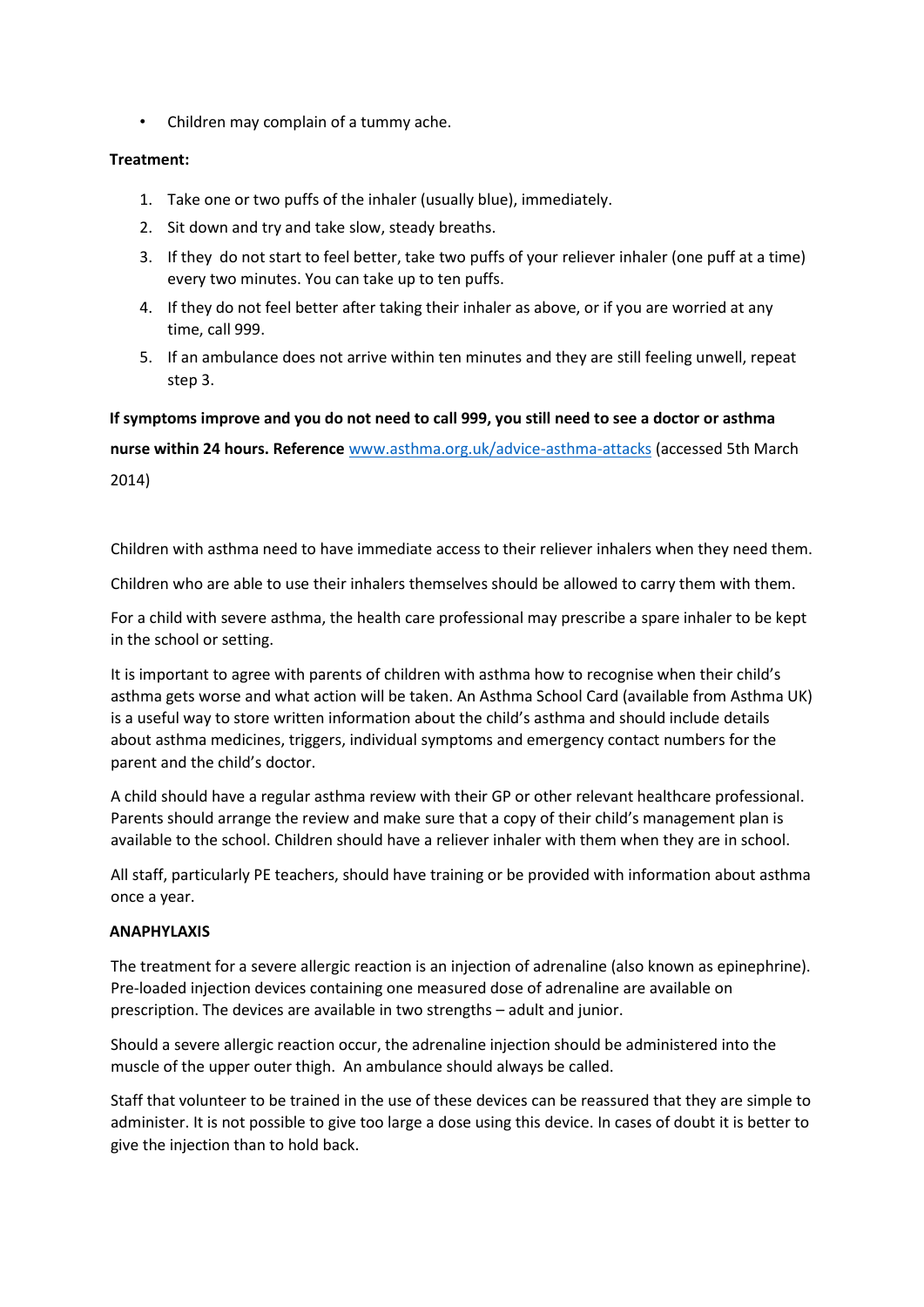The decision on how many adrenaline devices the school should hold, and where to store them, has to be decided on an individual basis between the head, the child's parents and medical staff involved.

Where children are considered to be sufficiently responsible to carry their emergency treatment on their person, there should always be a spare set kept safely which is not locked away and is accessible to all staff. In large schools or split sites, it is often quicker for staff to use an injector that is with the child rather than taking time to collect one from a central location.

Studies have shown that the risks for allergic children are reduced where an individual health care plan is in place. Reactions become rarer and when they occur they are mostly mild. The plan will need to be agreed by the child's parents, the school and the treating doctor. Important issues specific to anaphylaxis to be covered include:

- anaphylaxis what may trigger it
- what to do in an emergency
- prescribed medicine
- food management
- precautionary measures

#### **TREATMENT FOR CONVULSIVE SEIZURE**

A convulsive seizure is the term used to describe someone who has a seizure which causes them to shake or jerk.

Although it can be frightening to see, this type of seizure is not usually a medical emergency. Usually, once the convulsions have stopped, the person recovers and their breathing goes back to normal.

#### **Treatment**

- **1. Stay Calm.**
- **2. Look Around** is the person in a dangerous place? If not, do not move them. Move objects like furniture away from them.
- **3. Note the time** the seizure starts.
- **4. Stay with them**. If they do not collapse but seem blank or confused, gently guide them away from any danger. Speak quietly and calmly.
- **5. Cushion their head** with something soft if they have collapsed on the ground.
- **6. Don't hold them down.**
- **7. Don't put anything in their mouth.**
- **8. Check the time again**. If a convulsive seizure doesn't stop after 5minutes, call for an ambulance (dial 999).
- **9. After the seizure has stopped**, put them into the recovery position and check that their breathing is returning to normal. Gently check their mouth to see that nothing is blocking